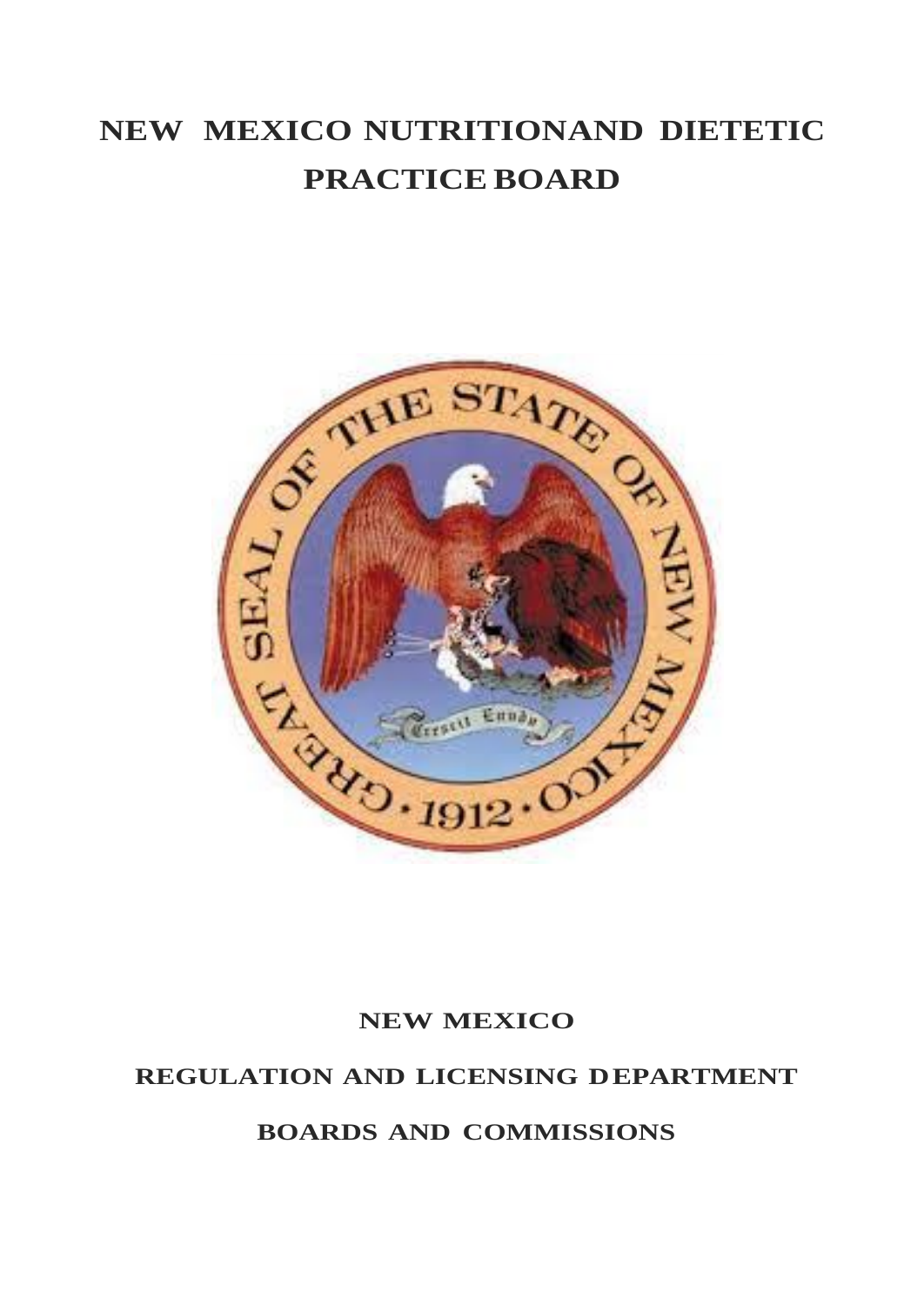## **State of New Mexico Nutrition and Dietetics Board**

## **Statutes Table of Contents**

### **ARTICLE 7A**

| <b>Title</b>   |                                                                    | Page#          |
|----------------|--------------------------------------------------------------------|----------------|
| $61 - 7A - 1$  | Short title.                                                       | 1              |
| $61 - 7A - 2$  | Purpose.                                                           | 1              |
| $61 - 7A - 3$  | Definitions.                                                       | 1              |
| $61 - 7A - 4$  | License required; exemptions.                                      | $\overline{2}$ |
| $61 - 7A - 5$  | Board created.                                                     | 2              |
| $61 - 7A - 6$  | Powers and duties of the board and committee.                      | 3              |
| $61 - 7A - 7$  | Dieticians/Nutritionist; requirements for licensure.               | 3              |
| $61 - 7A - 8$  | Licensure by Credentials.                                          | 4              |
| $61 - 7A - 9$  | Provisional Permit.                                                | $\overline{4}$ |
| $61 - 7A - 10$ | License Renewal                                                    | 5              |
| $61 - 7A - 11$ | Fees                                                               | 5              |
| $61 - 7A - 12$ | Nutrition & Dietetics Fund created; disposition; method of payment | 5              |
| $61 - 7A - 13$ | Denial, Suspension, revocation and reinstatement of license        | 6              |
| $61 - 7A - 14$ | Penalty; enforcement                                               | 6              |
| $61 - 7A - 15$ | Termination of agency Life                                         | 6              |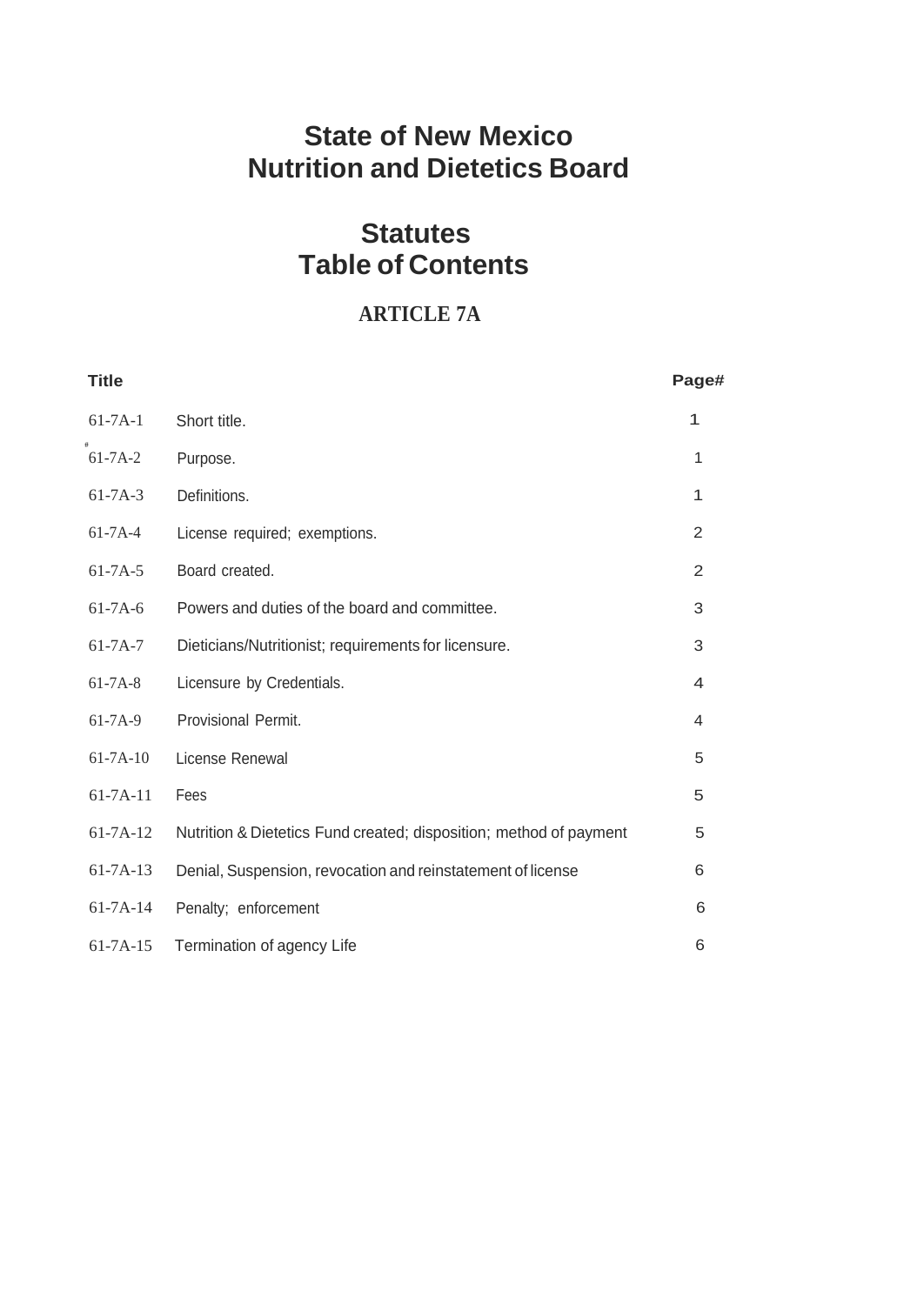## **State of New Mexico Board of Nutrition and Dietetics Practice**

## **Rules and Regulations Table of Contents**

| <b>Title</b> |                                                              | Page#     |
|--------------|--------------------------------------------------------------|-----------|
| 16.14.1      | <b>General Provisions</b>                                    | $7 - 8$   |
| 16.14.2      | Fees                                                         | 9         |
| 16.14.3      | <b>Requirements for Licensure</b>                            | $10 - 12$ |
| 16.14.4      | <b>Provisional Permits</b>                                   | $13 - 14$ |
| 16.14.5      | Examinations                                                 | $15 - 16$ |
| 16.14.6      | License Renewal                                              | 17        |
| 16.14.7      | License Reinstatement                                        | 18        |
| 16.14.10     | Code of Ethics                                               | 19-20     |
| 16.14.11     | <b>Disciplinary Proceedings</b>                              | 21        |
| 16.14.12     | Licensure for Military Service Members, Spouses and Veterans | 22-23     |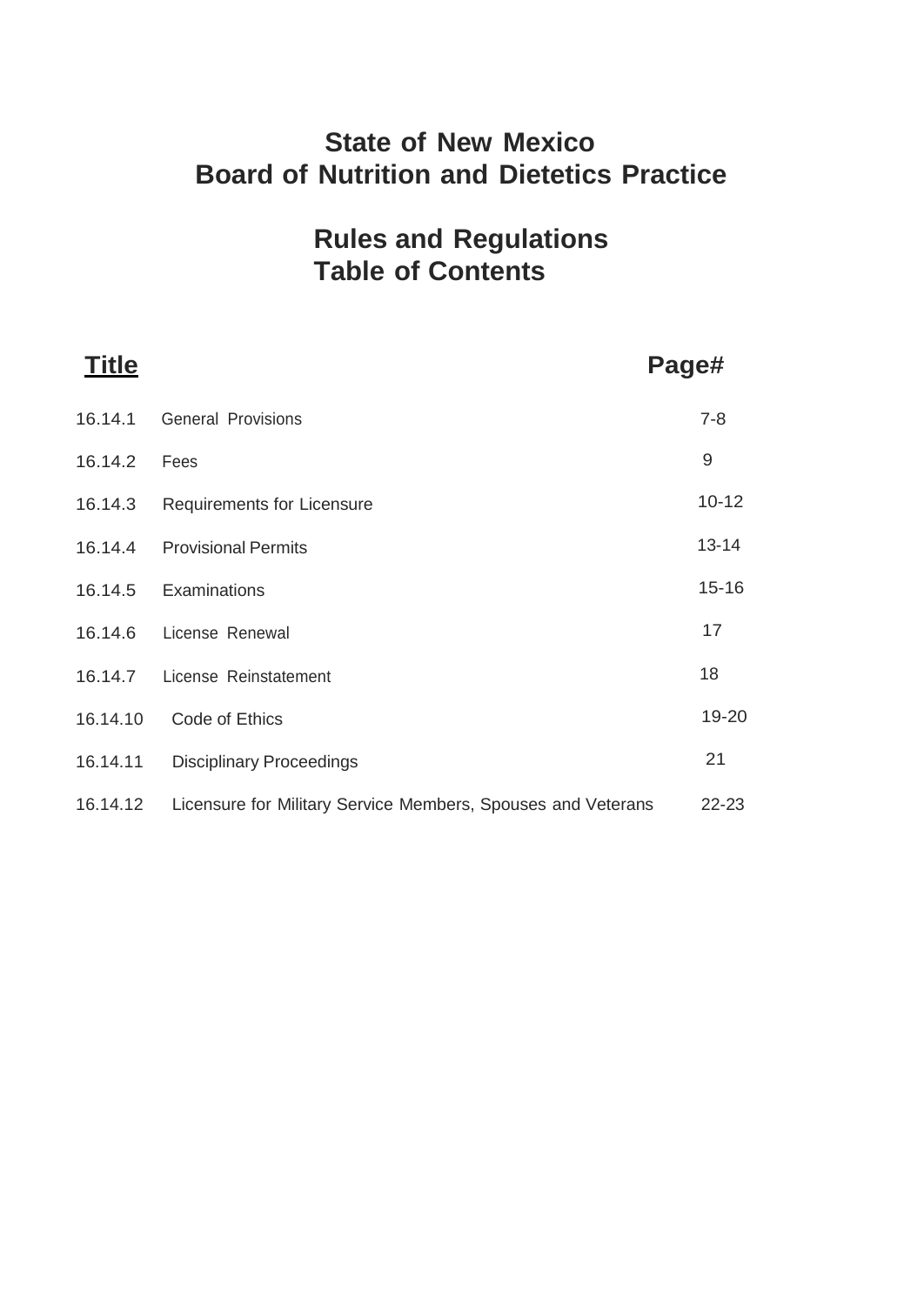#### **61-7A-1. Short title. (Repealed effective July 1, 2022.)**

Sections 1 through 15  $\overline{61-7A-1}$  to  $\overline{61-7A-15}$  $\overline{61-7A-15}$  $\overline{61-7A-15}$  NMSA 1978 of this act may be cited as the "Nutrition and Dietetics Practice Act".

**History:** Laws 1989, ch. 387, § 1.

#### **61-7A-2. Legislative findings; purpose of act. (Repealed effective July 1, 2022.)**

A. The legislature finds that the application of scientific knowledge relating to food plays an important part in the treatment of disease and in the attainment and maintenance of health. The legislature further finds that the rendering of dietetics services in institutions and other settings requires trained and competent professionals.

B. The purpose of the Nutrition and Dietetics Practice Act is to safeguard life and health and to promote the public welfare by providing for the licensure and regulation of the persons engaged in the practice of nutrition and dietetics in the state and by providing the consumer a means of identifying those qualified to practice nutrition or dietetics.

**History:** Laws 1989, ch. 387, § 2.

#### **61-7A-3. Definitions. (Repealed effective July 1, 2022.)**

As used in the Nutrition and Dietetics Practice Act:

A. "association" means the American dietetic association;

B. "board" means the nutrition and dietetics practice board;

C. "commission" means the commission on dietetic registration that is a member of the national commission on health certifying agencies, which national commission establishes national standards of competence for individuals participating in the health care delivery system;

D. "dietitian" means a health care professional who engages in nutrition or dietetics practice and uses the title dietitian;

E. "nutrition or dietetics practice" means the integration and application of principles derived from the sciences of nutrition, biochemistry, physiology, food management and behavioral and social sciences to achieve and maintain human health through the provision of nutrition care services;

F. "nutrition care services" means:

(1) assessment of the nutritional needs of individuals and groups and determining resources and constraints in the practice setting;

(2) establishment of priorities, goals and objectives that meet nutritional needs in a manner consistent with available resources and constraints:

- (3) provision of nutrition counseling in health and disease;
- (4) development, implementation and management of nutrition care systems; and

(5) evaluation, adjustment and maintenance of appropriate standards of quality in food and nutrition care;

G. "nutritional assessment" means the evaluation of the nutritional needs of individuals and groups based upon appropriate biochemical, anthropometric, physical and dietary data to determine nutrient needs and recommend appropriate nutritional intake, including enteral and parenteral nutrition;

H. "nutrition counseling" means advising and assisting individuals or groups on appropriate nutritional intake by integrating information from the nutritional assessment with information on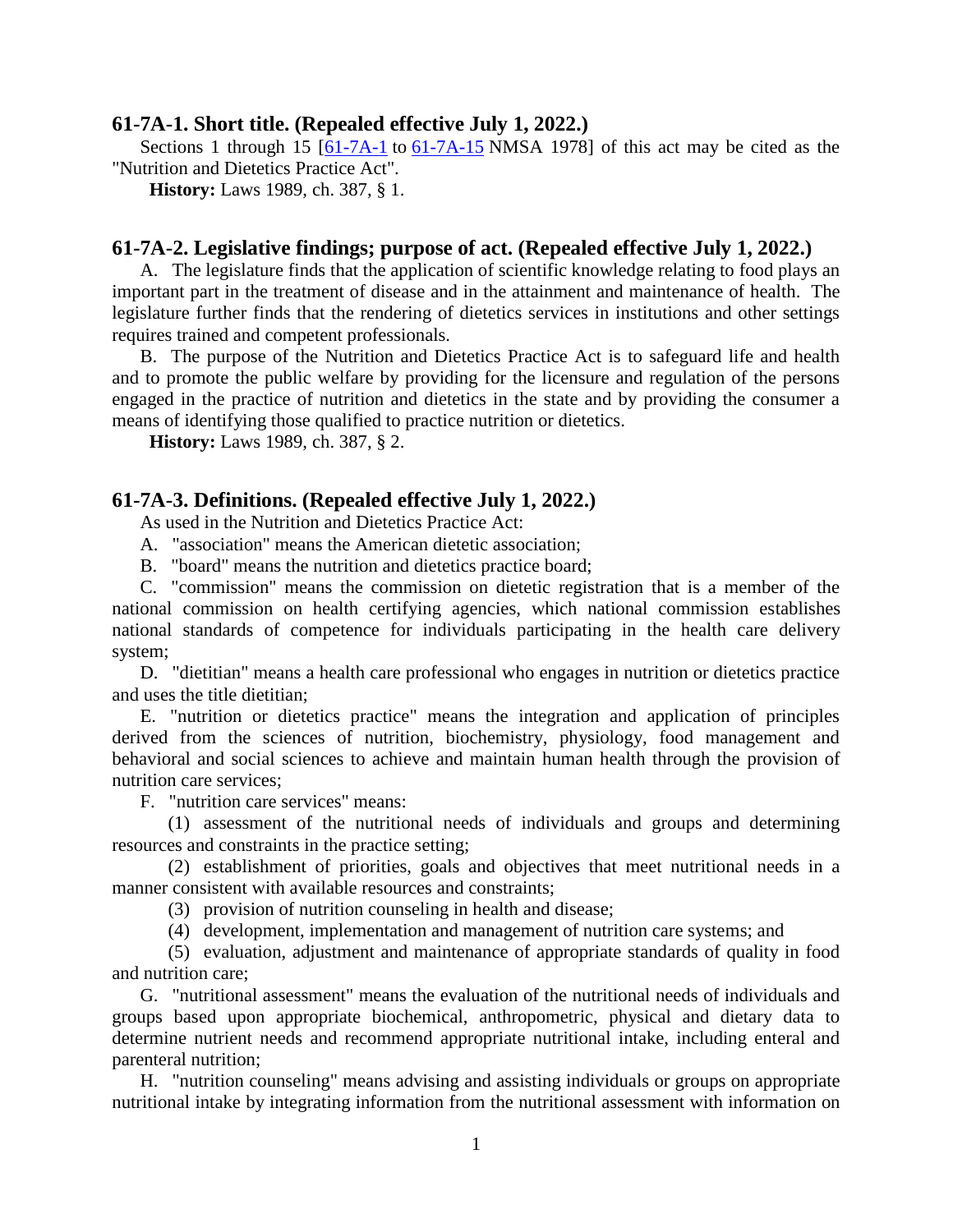food and other sources of nutrients and meal preparation consistent with cultural background and socioeconomic status;

I. "nutrition associate" means a health care professional who engages in nutrition or dietetics practice under the supervision of a dietitian or nutritionist; and

J. "nutritionist" means a health care professional who engages in nutrition or dietetics practice and uses the title nutritionist.

**History:** Laws 1989, ch. 387, § 3.

#### **61-7A-4. License required; exemptions. (Repealed effective July 1, 2022.)**

A. After April 1, 1990, no person shall engage in nutrition or dietetics practice, or use or include the titles or represent himself to be a dietitian, nutritionist or nutrition associate unless he is licensed under the Nutrition and Dietetics Practice Act.

B. Nothing in the Nutrition and Dietetics Practice Act is intended to:

(1) limit, interfere with or prevent any other licensed health care professional from engaging in nutrition and dietetics practice within the limits of his licensure, except that he shall not hold himself out as a dietitian, nutritionist or nutrition associate;

(2) limit, interfere with or prevent employees of state or federal agencies from using the term "dietitian" or "nutritionist" as defined in state or federal personnel qualifications where these terms are used in their job titles, except that the use of these terms shall be limited to the period and practice of their employment with the state or federal agency establishing those qualifications;

(3) prevent an individual who does not hold himself out as a dietitian, nutritionist or nutrition associate from furnishing oral or written nutritional information on food, food materials or dietary supplements or from engaging in the explanation to customers about foods or food products in connection with the marketing and distribution of those products;

(4) prevent any person from providing weight control services provided the program has been reviewed by, consultation is available from and no program change can be initiated without prior approval by a licensed dietitian or licensed nutritionist, a dietitian or nutritionist licensed in another state which has licensure requirements at least as stringent as the requirements for licensure under the Nutrition and Dietetics Practice Act, or a dietitian registered by the commission;

(5) prevent a dietetic technician registered (DTR) from engaging in nutrition or dietetics practice under the supervision of a licensed dietitian or licensed nutritionist;

(6) apply to or affect students of approved or accredited dietetics or nutrition training or education programs who engage in nutrition or dietetics practice under the supervision of a licensed dietitian or licensed nutritionist as a part of their approved or accredited training or education program for the duration of that program; or

(7) interfere with or prevent persons recognized in their communities as curanderos or medicine men from advising or ministering to people according to traditional practices, as long as they do not hold themselves out to be dietitians, nutritionists or nutrition associates.

**History:** Laws 1989, ch. 387, § 4.

#### **61-7A-5. Board created. (Repealed effective July 1, 2022.)**

A. There is created the "nutrition and dietetics practice board", administratively attached to the regulation and licensing department. The board shall consist of five members who are New Mexico residents and who are appointed by the governor for staggered three-year terms. Three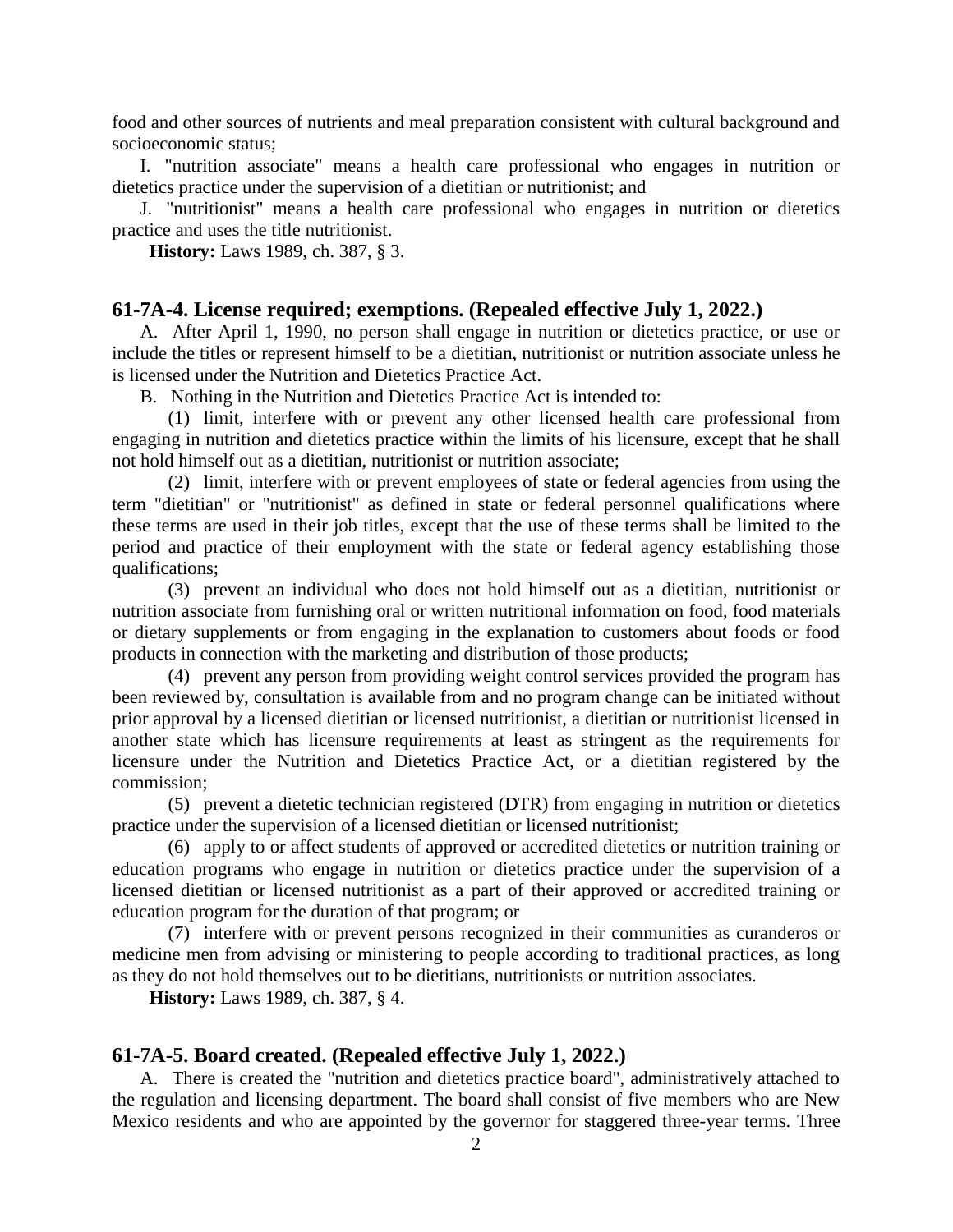members shall be licensed dietitians or nutritionists with at least three years of nutrition or dietetics practice in New Mexico and two members shall represent the public. There shall be at least one dietitian and at least one nutritionist on the board at all times. The public members shall not have been licensed as a dietitian or nutritionist or have any financial interest, direct or indirect, in the professions regulated.

B. Each member shall hold office until the expiration of the term for which appointed or until a successor has been appointed. Vacancies shall be filled for the balance of the unexpired term within ninety days of the vacancy by appointment by the governor.

C. No board member shall serve more than two full terms.

D. The board shall elect annually a chairman and such other officers as it deems necessary. The board shall meet as often as necessary for the conduct of business, but no less than twice a year. Meetings shall be called by the chairman or upon the written request of two or more members of the board. Three members, at least two of whom are professional members and at least one of whom is a public member, shall constitute a quorum. Any member failing to attend, after proper notice, three consecutive meetings shall automatically be removed as a board member.

E. The members of the board shall be reimbursed as provided for nonsalaried public officers in the Per Diem and Mileage Act [\[10-8-1](http://public.nmcompcomm.us/nmpublic/gateway.dll?f=jumplink$jumplink_x=Advanced$jumplink_vpc=first$jumplink_xsl=querylink.xsl$jumplink_sel=title;path;content-type;home-title;item-bookmark$jumplink_d=%7bnmsu%7d$jumplink_q=%5bfield%20folio-destination-name:%2710-8-1%27%5d$jumplink_md=target-id=0-0-0-2221) through [10-8-8](http://public.nmcompcomm.us/nmpublic/gateway.dll?f=jumplink$jumplink_x=Advanced$jumplink_vpc=first$jumplink_xsl=querylink.xsl$jumplink_sel=title;path;content-type;home-title;item-bookmark$jumplink_d=%7bnmsu%7d$jumplink_q=%5bfield%20folio-destination-name:%2710-8-8%27%5d$jumplink_md=target-id=0-0-0-2223) NMSA 1978] and shall receive no other compensation, perquisite or allowance.

**History:** Laws 1989, ch. 387, § 5; 1996, ch. 51, § 1.

#### **61-7A-6. Board; duties. (Repealed effective July 1, 2022.)**

A. The board shall:

(1) develop and administer an appropriate examination for qualified applicants;

(2) evaluate the qualifications of applicants for licensure under the Nutrition and Dietetics Practice Act;

(3) issue licenses to applicants who meet the requirements of the Nutrition and Dietetics Practice Act;

(4) investigate persons engaging in practices that may violate the provisions of the Nutrition and Dietetics Practice Act;

(5) revoke, suspend or deny a license in accordance with the provisions of the Uniform Licensing Act [\[61-1-1](http://public.nmcompcomm.us/nmpublic/gateway.dll?f=jumplink$jumplink_x=Advanced$jumplink_vpc=first$jumplink_xsl=querylink.xsl$jumplink_sel=title;path;content-type;home-title;item-bookmark$jumplink_d=%7bnmsu%7d$jumplink_q=%5bfield%20folio-destination-name:%2761-1-1%27%5d$jumplink_md=target-id=0-0-0-25479) through [61-1-31](http://public.nmcompcomm.us/nmpublic/gateway.dll?f=jumplink$jumplink_x=Advanced$jumplink_vpc=first$jumplink_xsl=querylink.xsl$jumplink_sel=title;path;content-type;home-title;item-bookmark$jumplink_d=%7bnmsu%7d$jumplink_q=%5bfield%20folio-destination-name:%2761-1-31%27%5d$jumplink_md=target-id=0-0-0-29941) NMSA 1978];

(6) adopt an annual budget;

(7) adopt a code of ethics; and

(8) adopt in accordance with the Uniform Licensing Act and file in accordance with the State Rules Act [Chapter [14,](http://public.nmcompcomm.us/nmpublic/gateway.dll?f=jumplink$jumplink_x=Advanced$jumplink_vpc=first$jumplink_xsl=querylink.xsl$jumplink_sel=title;path;content-type;home-title;item-bookmark$jumplink_d=%7bnmsu%7d$jumplink_q=%5bfield%20folio-destination-name:%27ch.%2014%27%5d$jumplink_md=target-id=0-0-0-1725) Article [4](http://public.nmcompcomm.us/nmpublic/gateway.dll?f=jumplink$jumplink_x=Advanced$jumplink_vpc=first$jumplink_xsl=querylink.xsl$jumplink_sel=title;path;content-type;home-title;item-bookmark$jumplink_d=%7bnmsu%7d$jumplink_q=%5bfield%20folio-destination-name:%27ch.%2014%2C%20art.%204%27%5d$jumplink_md=target-id=0-0-0-2171) NMSA 1978] rules and regulations necessary to carry out the provisions of the Nutrition and Dietetics Practice Act; provided, no rule or regulation may be adopted, amended or repealed except by a vote of three-fifths of the board members.

B. The board may contract with the regulation and licensing department for office space and administrative support.

**History:** Laws 1989, ch. 387, § 6; 1996, ch. 51, § 2.

#### **61-7A-7. Licensure; requirements. (Repealed effective July 1, 2022.)**

A. The board shall issue a license as a dietitian to any person who files a completed application, pays all required fees and certifies and furnishes evidence satisfactory to the board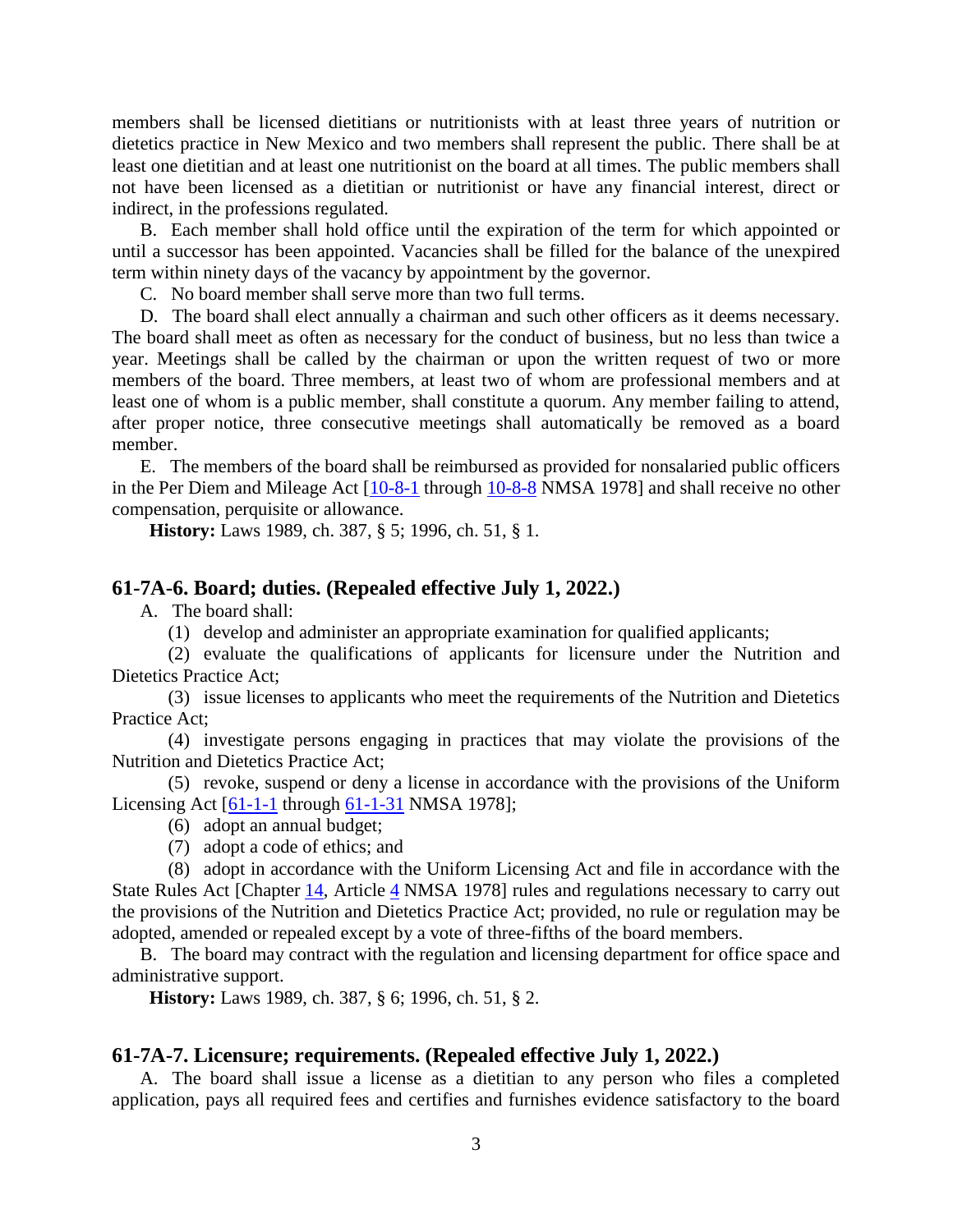that the applicant has a valid current registration with the commission that gives the applicant the right to use the term "registered dietitian" or "R.D.".

B. The board shall issue a license as a nutritionist to any person who files a completed application, pays all required fees and certifies and furnishes evidence satisfactory to the board that the applicant:

(1) has received a master's degree or doctorate in human nutrition, nutrition education, foods and nutrition or public health nutrition from a college or university accredited by a member of the council on post-secondary accreditation; or

(2) maintains membership in one of the following organizations:

- (a) the American institute of nutrition;
- (b) the American society for clinical nutrition; or
- (c) the American board of nutrition; and

(3) has successfully completed any training or educational programs and other requirements set out in the rules and regulations adopted pursuant to the Nutrition and Dietetics Practice Act.

C. Notwithstanding the provisions of Subsections A and B of this section, the board shall issue a license to an applicant who pays all required fees and who successfully passes a state examination, as established in Subsection A of [Section 61-7A-6](http://public.nmcompcomm.us/nmpublic/gateway.dll?f=jumplink$jumplink_x=Advanced$jumplink_vpc=first$jumplink_xsl=querylink.xsl$jumplink_sel=title;path;content-type;home-title;item-bookmark$jumplink_d=%7bnmsu%7d$jumplink_q=%5bfield%20folio-destination-name:%2761-7A-6%27%5d$jumplink_md=target-id=0-0-0-100177) NMSA 1978.

D. The board shall issue a license as a nutrition associate to any person who files a completed application, pays all required fees and certifies and furnishes evidence satisfactory to the board that the applicant:

(1) has received a baccalaureate or higher degree from a college or university accredited by a member of the council on post-secondary accreditation and fulfilled minimum academic requirements in the field of dietetics and related disciplines as approved by the association; and

(2) works under the supervision of a dietitian or nutritionist. Such supervision shall include a minimum of four hours onsite [on-site] supervision per month plus phone consultation as needed.

E. A valid license issued pursuant to the Nutrition and Dietetics Practice Act shall be displayed at the licensee's place of employment.

F. Licenses, including initial licenses, shall be issued for a period of one year.

**History:** Laws 1989, ch. 387, § 7; 1996, ch. 51, § 3.

#### **61-7A-8. Licensure by credentials. (Repealed effective July 1, 2022.)**

The board may license an applicant who is licensed as a dietitian, nutritionist or nutrition associate in another state, provided that in the judgment of the board the standards for licensure in that state are not less stringent than those provided for licensure in the Nutrition and Dietetics Practice Act.

**History:** Laws 1989, ch. 387, § 8.

#### **61-7A-9. Provisional permit. (Repealed effective July 1, 2022.)**

A provisional permit to practice as a dietitian or nutritionist may be issued by the board upon the filing of an application and submission of evidence of successful completion of the education requirements. No fee in addition to the application and license fees shall be charged for the issuance of a provisional permit. The permit shall be valid only until the last day of the period for which it is issued or until the provisional permitee's [permittee's] application has been approved and a license issued, whichever is first.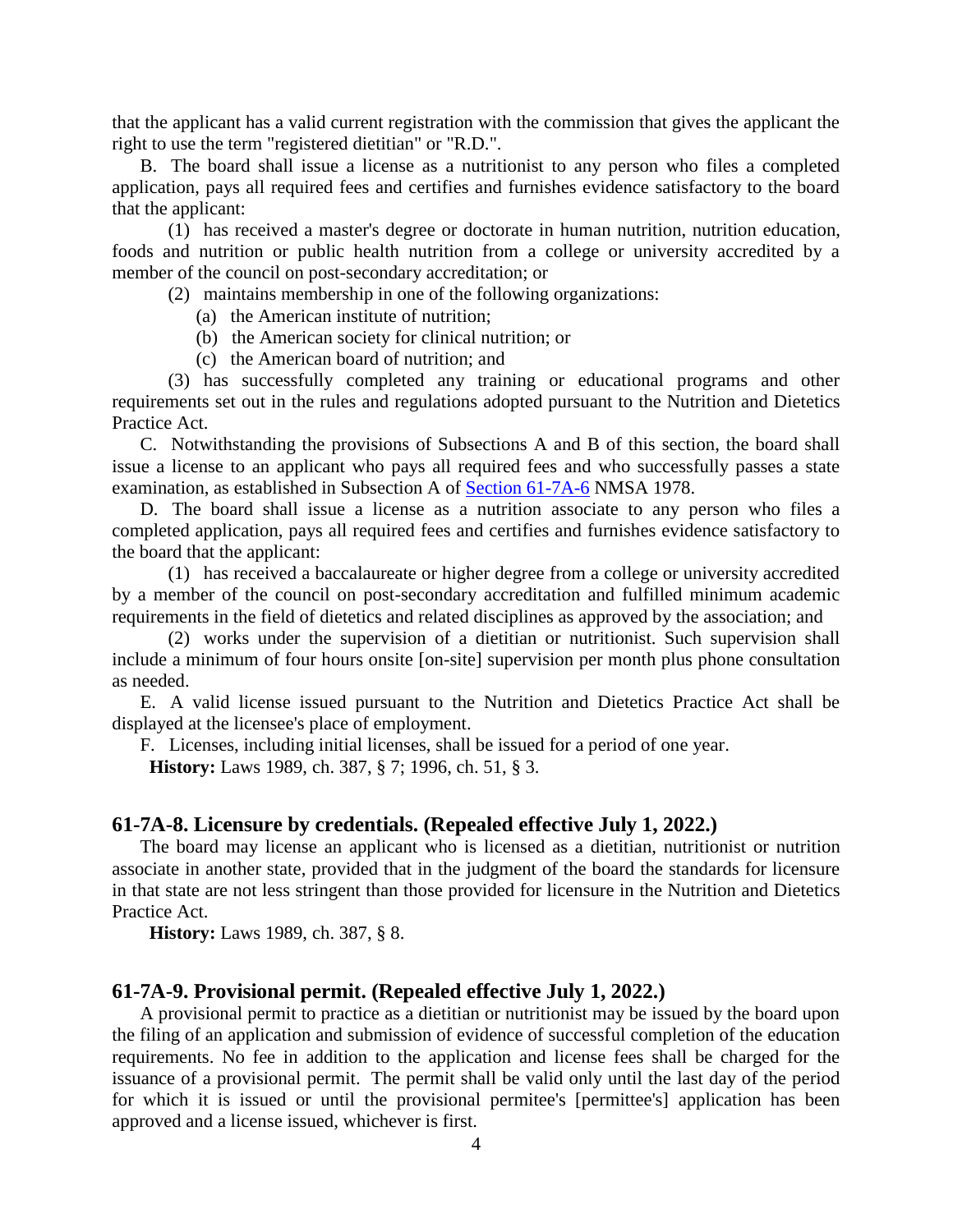**History:** Laws 1989, ch. 387, § 9.

### **61-7A-10. License renewal; continuing education requirements. (Repealed effective July 1, 2022.)**

A. Every person licensed under the Nutrition and Dietetics Practice Act shall renew his license annually on or before the expiration date of the initial or renewal license.

B. The board shall issue a renewal license to the licensee upon receipt of the renewal application, the renewal fee and proof satisfactory to the board of compliance with continuing education requirements.

C. Continuing education requirements for licensees shall be established by the board, provided that:

(1) for dietitians, the requirements shall be those established by the commission; and

(2) for nutritionists and nutrition associates, at least seventy-five clock hours, or the equivalent, during a five-year period shall be required to be obtained in increments of fifteen clock hours annually or as otherwise permitted by the board.

D. Any person who allows his license to lapse by failing to renew his license within thirty days of expiration may be reinstated by the board and issued a renewal license upon submission of a renewal application with proof satisfactory to the board of compliance with the continuing education and other requirements of the Nutrition and Dietetics Practice Act and payment of the annual renewal fee and an additional reinstatement fee.

**History:** Laws 1989, ch. 387, § 10.

#### **61-7A-11. Fees. (Repealed effective July 1, 2022.)**

A. The board shall establish a schedule of reasonable fees for applications, licenses and renewal of licenses. Fees shall be established based on processing requirements for each category.

B. The initial application fee shall be set in an amount not to exceed fifty dollars (\$50.00).

C. The initial license fee shall be set in an amount not to exceed one hundred fifty dollars (\$150).

D. A license renewal fee shall be established in an amount not to exceed seventy-five dollars (\$75.00) per year.

E. A license reinstatement fee shall be established in an amount not to exceed fifty dollars (\$50.00).

**History:** Laws 1989, ch. 387, § 11.

#### **61-7A-12. Nutrition and dietetics fund created; disposition; method of payment. (Repealed effective July 1, 2022.)**

A. There is created in the state treasury the "nutrition and dietetics fund", to be administered by the department under the supervision of the board.

B. All funds received or collected by the board or the department under the Nutrition and Dietetics Practice Act shall be deposited with the state treasurer, who shall place the money to the credit of the nutrition and dietetics fund. No balance in the fund at the end of any fiscal year shall revert to the general fund.

C. Money in the nutrition and dietetics fund is appropriated to the board for the purpose of implementing and administering the provisions of the Nutrition and Dietetics Practice Act.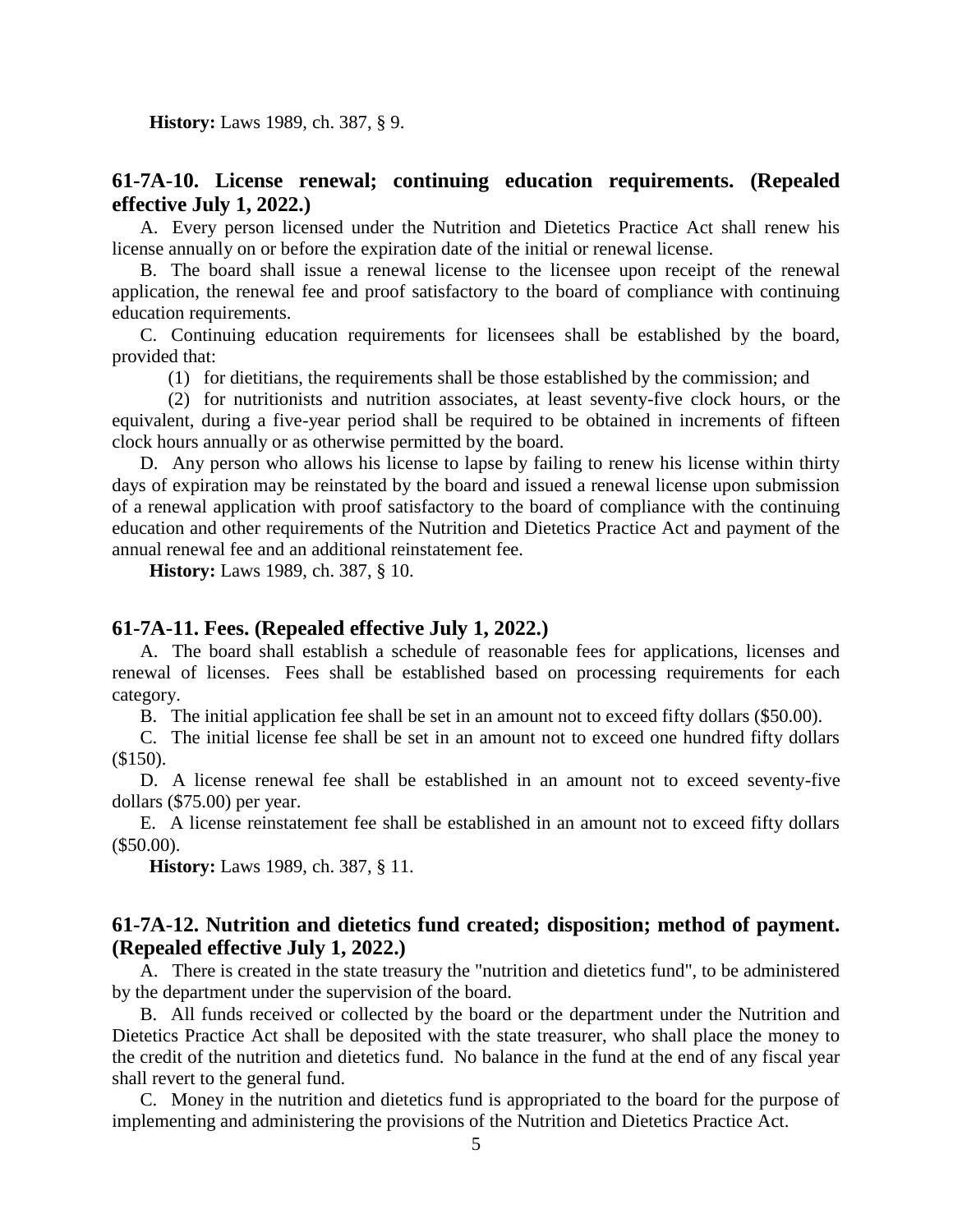**History:** Laws 1989, ch. 387, § 12.

#### **61-7A-13. Denial, suspension, revocation and reinstatement of licenses. (Repealed effective July 1, 2022.)**

A. The board may refuse to issue or renew or may deny, suspend or revoke any license held or applied for under the Nutrition and Dietetics Practice Act in accordance with the procedures set forth in the Uniform Licensing Act [\[61-1-1](http://public.nmcompcomm.us/nmpublic/gateway.dll?f=jumplink$jumplink_x=Advanced$jumplink_vpc=first$jumplink_xsl=querylink.xsl$jumplink_sel=title;path;content-type;home-title;item-bookmark$jumplink_d=%7bnmsu%7d$jumplink_q=%5bfield%20folio-destination-name:%2761-1-1%27%5d$jumplink_md=target-id=0-0-0-25479) through [61-1-31](http://public.nmcompcomm.us/nmpublic/gateway.dll?f=jumplink$jumplink_x=Advanced$jumplink_vpc=first$jumplink_xsl=querylink.xsl$jumplink_sel=title;path;content-type;home-title;item-bookmark$jumplink_d=%7bnmsu%7d$jumplink_q=%5bfield%20folio-destination-name:%2761-1-31%27%5d$jumplink_md=target-id=0-0-0-29941) NMSA 1978] upon grounds that the licensee or applicant:

(1) is guilty of fraud or misrepresentation in the procurement of any license under the Nutrition and Dietetics Practice Act;

(2) is subject to the imposition of any disciplinary action by an agency of another state which regulates dietitians, nutritionists or nutrition associates but not to exceed the period or extent of that action;

(3) is convicted of a crime other than a misdemeanor. The record of conviction or a certified copy of it shall be conclusive evidence of the conviction;

(4) is grossly negligent or incompetent in his practice as a dietitian, nutritionist or nutrition associate;

(5) has failed to fulfill continuing education requirements;

(6) has violated or aided or abetted any person to violate any of the provisions of the Nutrition and Dietetics Practice Act or any rules or regulations duly adopted under that act; or

(7) has engaged in unethical or unprofessional conduct as defined in the code of ethics adopted by the board.

B. One year from the date of revocation of a license under the Nutrition and Dietetics Practice Act, application may be made to the board for restoration of the license. The board shall provide by regulation for the criteria governing application and examination for restoration of a revoked license.

**History:** Laws 1989, ch. 387, § 13.

#### **61-7A-14. Penalty; enforcement. (Repealed effective July 1, 2022.)**

A. Violation of any provision of the Nutrition and Dietetics Practice Act is a misdemeanor.

B. The department or the board may bring civil action in any district court to enforce any of the provisions of the Nutrition and Dietetics Practice Act.

**History:** Laws 1989, ch. 387, § 14.

#### **61-7A-15. Termination of agency life; delayed repeal. (Repealed effective July 1, 2022.)**

The nutrition and dietetics practice board is terminated on July 1, 2021 pursuant to the Sunset Act  $[12-9-11]$  $[12-9-11]$  through  $12-9-21$  NMSA 1978]. The board shall continue to operate according to the provisions of the Nutrition and Dietetics Practice Act until July 1, 2022. Effective July 1, 2022, the Nutrition and Dietetics Practice Act is repealed.

History: Laws 1989, ch. 387, § 15; 1996, ch. 51, § 4; 1997, ch. 46, § 7; 2005, ch. 208, § 5; 2015, ch. 119, § 5.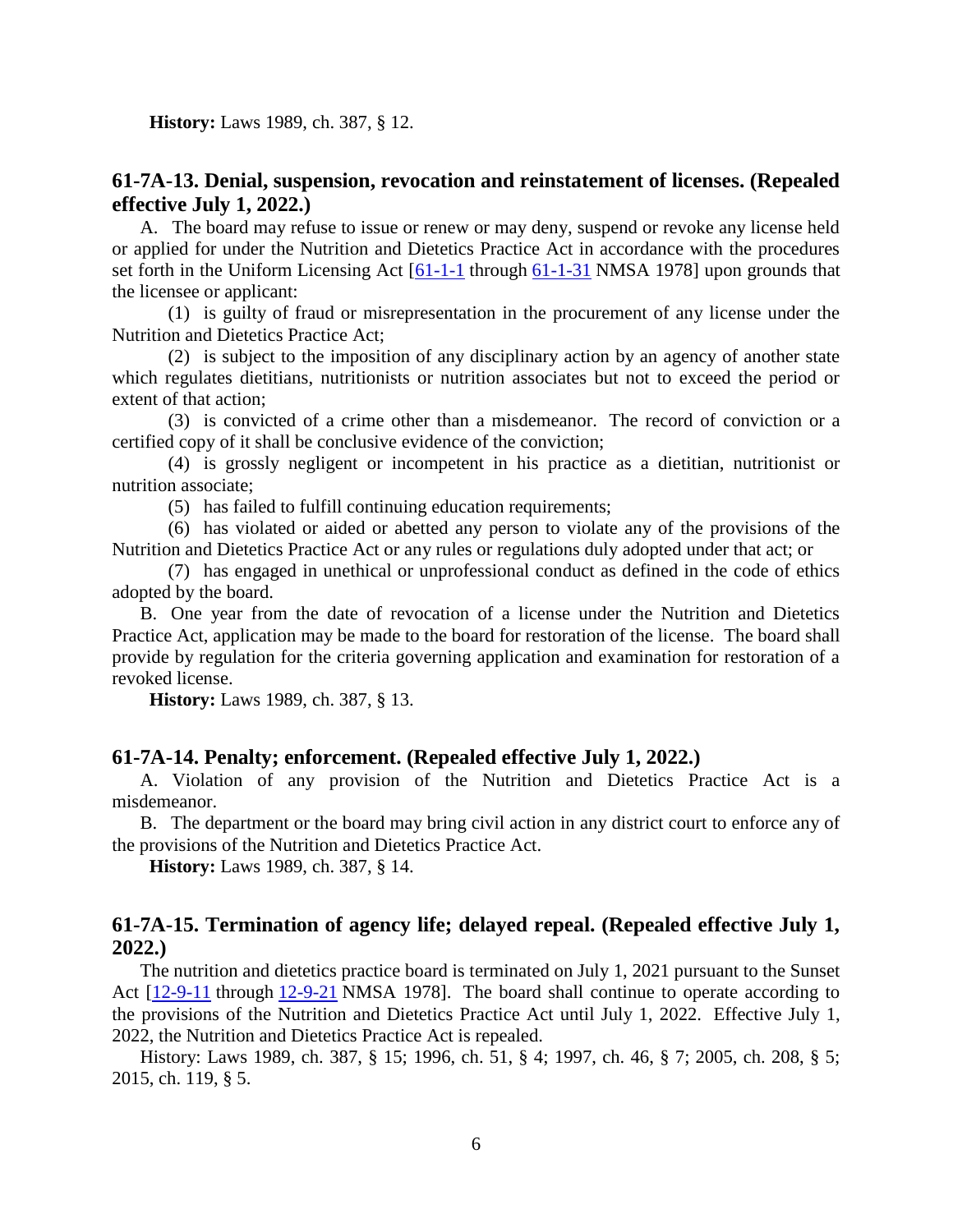#### **TITLE 16 OCCUPATIONAL AND PROFESSIONAL LICENSING CHAPTER 14 NUTRITION AND DIETETIC PRACTITIONERS PART 1 GENERAL PROVISIONS**

**16.14.1.1 ISSUING AGENCY:** Nutrition and Dietetic Practice Board, P.O. Box 25101, Santa Fe, NM 87504. [16.14.1.1 NMAC - Rp, 16 NMAC 14.1.1 NMAC, 08/01/2011]

**16.14.1.2 SCOPE:** The provisions in Part 1 apply to all parts of Chapter 14, and provide relevant information to anyone affected by or interested in the licensing and regulation of dietitians, nutritionists and nutrition associates.

[16.14.1.2 NMAC - Rp, 16 NMAC 14.1.2, 08/01/2011]

**16.14.1.3 STATUTORY AUTHORITY:** Sections 61-7A-1 through 61-7A-15 NMSA 1978 (Laws of 1996 and 1993 Repl. Pamp.), Section 11 of Part 1 is authorized by Section 10-15-1,C (1993 Repl. Pamp.). Sections 12 and 13 of Part 1 are authorized by Sections 14-2-1 through 14-2-16 NMSA 1978 (1993 Repl. Pamp.). [16.14.1.3 NMAC - Rp, 16 NMAC 14.1.3, 08/01/2011]

**16.14.1.4 DURATION:** Permanent.

[16.14.1.4 NMAC - Rp, 16 NMAC 14.1.4, 08/01/2011]

**16.14.1.5 EFFECTIVE DATE:** 8/01/2011, unless a later date is cited at the end of a section. [16.14.1.5 NMAC - Rp, 16 NMAC 14.1.5, 08/01/2011]

**16.14.1.6 OBJECTIVE:** To set forth the provisions which apply to all of Chapter 14, and to all persons and entities affected or regulated by Chapter 14 of Title 16. [16.14.1.6 NMAC - Rp, 16 NMAC 14.1.6, 08/01/2011]

#### **16.14.1.7 DEFINITIONS:**

- **A.** "Act" means the Nutrition and Dietetics Practice Act.
- **B.** "CDR" means the commission on dietetic registration.
- **C.** "American board of nutrition" referred to in the act is now known as American clinical board of nutrition.

**D.** "American institute of nutrition" referred to in the act is now known as American society for

nutrition.

[16.14.1.7 NMAC - Rp, 16 NMAC 14.1.7, 08/01/2011]

**16.14.1.8 LICENSE DISPLAY:** A valid license or permit must be displayed and must be visible to the public in each place of employment or business of the licensee. Licensees who do not have a permanent office must have a valid license/permit available for public inspections during business hours. [16.14.1.8 NMAC - Rp, 16 NMAC 14.1.8, 08/01/2011]

**16.14.1.9 LICENSEE RESPONSIBILITY:** The board assumes no responsibility for renewal applications or other documents not received by the licensee for any reason. It is the licensees responsibility to make timely request for the renewal form or other required documents. [16.14.1.9 NMAC - Rp, 16 NMAC 14.1.9, 08/01/2011]

**16.14.1.10 CHANGE OF ADDRESS:** Any licensee or applicant who changes their mailing address must notify the board in writing within 30 days of the change. [16.14.1.10 NMAC - Rp, 16 NMAC 14.1.10, 08/01/2011]

**16.14.1.11 TELEPHONE CONFERENCES:** If it is difficult or impossible for a member of the board to attend a meeting in person, the member may participate through a conference telephone. Each member participating by conference telephone must be identified when speaking, all participants must be able to hear each other at the same time and members of the public attending the meeting must be able to hear any member of the board who speaks during the meeting.

[16.14.1.11 NMAC - Rp, 16 NMAC 14.1.11, 08/01/2011]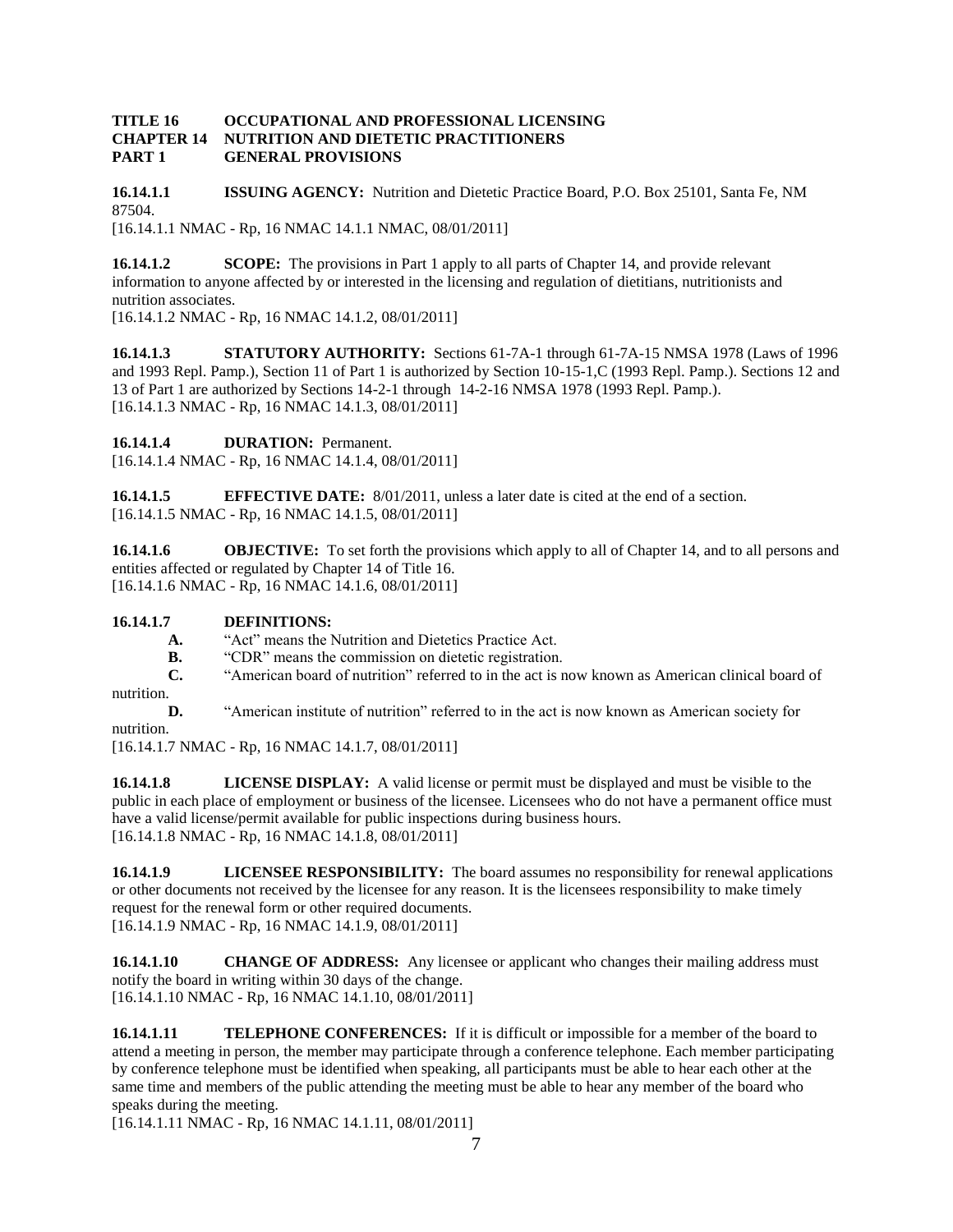**16.14.1.12 PUBLIC RECORDS:** Except as otherwise provided by law, all applications, pleadings, petitions and motions are matters of public record at the time of filing with the board. [16.14.1.12 NMAC - Rp, 16 NMAC 14.1.12, 08/01/2011]

**16.14.1.13 INSPECTION OF PUBLIC RECORDS:** The board operates in compliance with the Inspection of Public Records Act, Sections 14-2-1 through 14-2-16 NMSA 1978. The board administrator is the custodian of the board's records.

[16.14.1.13 NMAC - Rp, 16 NMAC 14.1.13, 08/01/2011]

**16.14.1.14 CONFIDENTIAL RECORDS:** The following records are considered confidential and are not subject to public inspection:

- **A.** letters of reference concerning employment, licensing or permits;
- **B.** medical reports or records of chemical dependency, physical or mental examinations or treatment;
- **C.** investigative files; and
- **D.** letters or memorandum which are matters of opinion in personnel files or students' cumulative

files.

[16.14.1.14 NMAC - Rp, 16 NMAC 14.1.14, 08/01/2011; A, 03/31/2015]

**16.14.1.15 SEVERABILITY:** If any part of these rules are held invalid by a court of competent jurisdiction, the remaining provisions of the rules shall remain in force and effect, unless otherwise determined by a court of competent jurisdiction.

[16.14.1.15 NMAC - Rp, 16 NMAC 14.1.15, 08/01/2011]

#### **HISTORY OF 16.14.1 NMAC:**

Pre-NMAC History: The material in this part was derived from that previously filed with the State Records Center: N&D Rule 90-1, Definitions, filed 2/28/90.

N&D Rule 90-2, Licensure Requirements, filed 2/28/90.

Rule 2, Licensure Requirements, filed 3/8/93.

N&D Rule 90-3, License Period, filed 2/28/90.

N&D Rule 91-3, License and License Period, filed 3/18/91.

Rule 92-3, License and License Period, filed 3/26/92.

Rule 3, Initial Licenses, License Period and Display, filed 3/8/93.

N&D Rule 90-4, Annual Registration Displayed, filed 2/28/90.

#### **History of Repealed Material:**

16 NMAC 14.1, General Provisions, filed 8/19/1996 - Repealed effective 08/01/2011.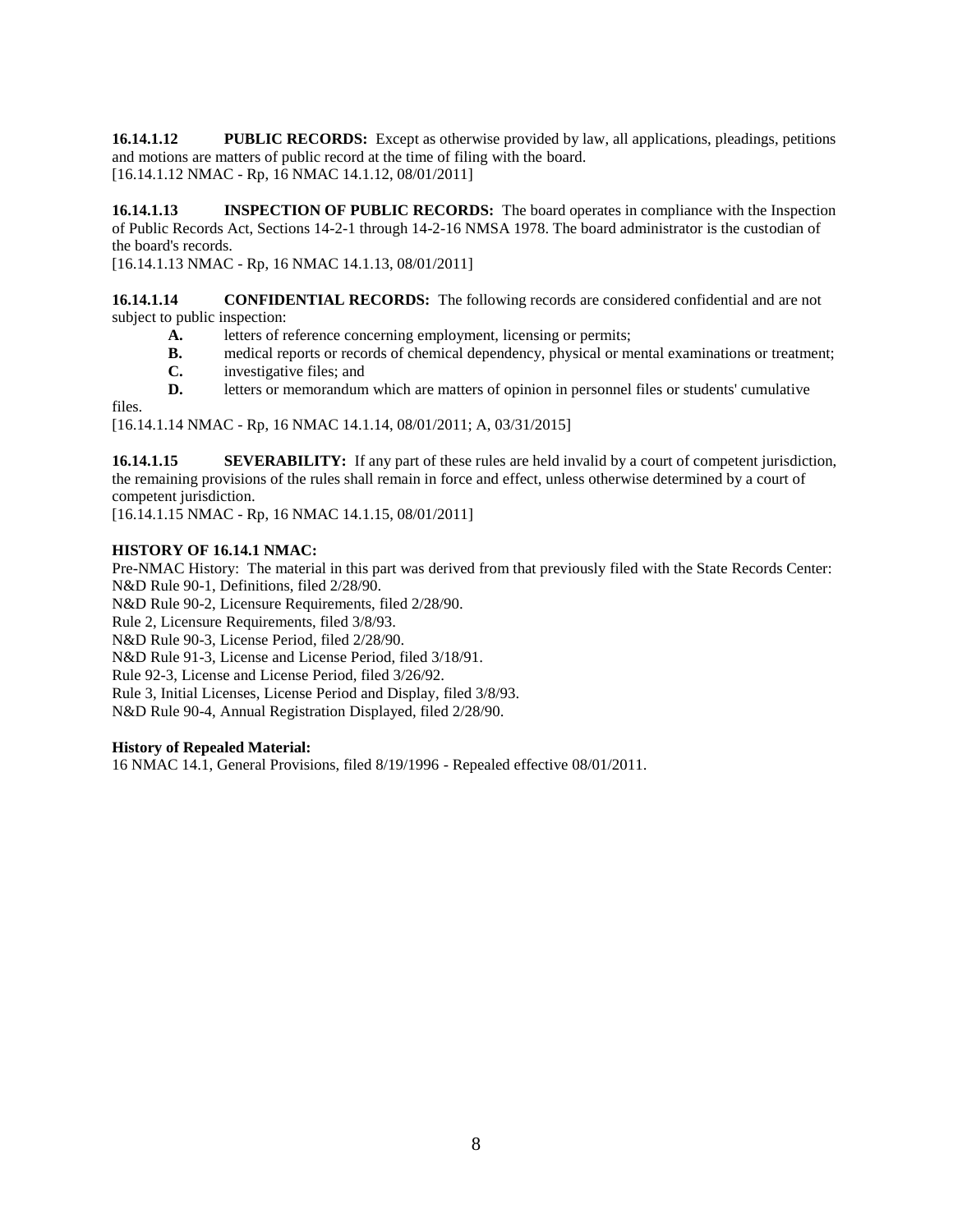#### **TITLE 16 OCCUPATIONAL AND PROFESSIONAL LICENSING CHAPTER 14 NUTRITION AND DIETETIC PRACTITIONERS PART 2 FEES**

**16.14.2.1 ISSUING AGENCY:** Nutrition and Dietetic Practice Board, P.O. Box 25101, Santa Fe, NM 87504. [16.14.2.1 NMAC - Rp, 16 NMAC 14.2.1 NMAC, 08/01/2011]

**16.14.2.2 SCOPE:** The provisions of Part 2 apply to all individuals licensed or applying for licensure to practice as a dietitian, nutritionist, or nutrition associate and to anyone who requests a list or labels of licensees. [16.14.2.2 NMAC - Rp, 16 NMAC 14.2.2, 08/01/2011]

**16.14.2.3 STATUTORY AUTHORITY:** Section 61-7A-11 NMSA 1978 (1993 Repl. Pamp.). [16.14.2.3 NMAC - Rp, 16 NMAC 14.2.3, 08/01/2011]

**16.14.2.4 DURATION:** Permanent.

[16.14.2.4 NMAC - Rp, 16 NMAC 14.2.4, 08/01/2011]

**16.14.2.5 EFFECTIVE DATE:** 08/01/2011, unless a later date is cited at the end of a section. [16.14.2.5 NMAC - Rp, 16 NMAC 14.2.5, 08/01/2011]

**16.14.2.6 OBJECTIVE:** To establish fees to generate revenue adequate to fund the cost of program administration.

[16.14.2.6 NMAC - Rp, 16 NMAC 14.2.6, 08/01/2011]

#### **16.14.2.7 DEFINITIONS:** [RESERVED]

#### **16.14.2.8 FEES:**

- A. All fees are non-refundable.
- B. Initial application fee of fifty dollars (\$50.00).
- C. Initial license fee of one hundred and fifty dollars (\$150.00) for each license must be paid after

application approval and before license issuance, pursuant to Paragraph (1) of Subsection A of 16.4.3.11 NMAC.

D. A license renewal fee of seventy-five dollars (\$75.00).

E. A reinstatement fee of fifty dollars (\$50.00) must be paid in addition to any other fees due at the time of reinstatement.

F. A duplicate license fee of twenty dollars (\$20.00).

[16.14.2.8 NMAC - Rp, 16 NMAC 14.2.8, 08/01/2011]

**16.14.2.9 TRANSFER OF LICENSE CATEGORY:** Within the first year of licensure, the licensee may transfer categories for which he is eligible, by submitting an additional application form and application fee of fifty dollars (\$50.00).

[16.14.2.9 NMAC - Rp, 16 NMAC 14.2.9, 08/01/2011]

#### **HISTORY OF 16.14.2 NMAC:**

**Pre-NMAC History:** The material in this part was derived from that previously filed with the State Records Center: N&D Rule 90-9, Fees, filed 2/28/90. N&D Rule 90-9, Fees, filed 9/6/90. Rule 92-9, Fees, filed 3/26/92.

Rule 6, Fees, filed 3/8/93.

#### **History of Repealed Material:**

16 NMAC 14.2, Fees, filed 8/19/1996 - Repealed effective 08/01/2011.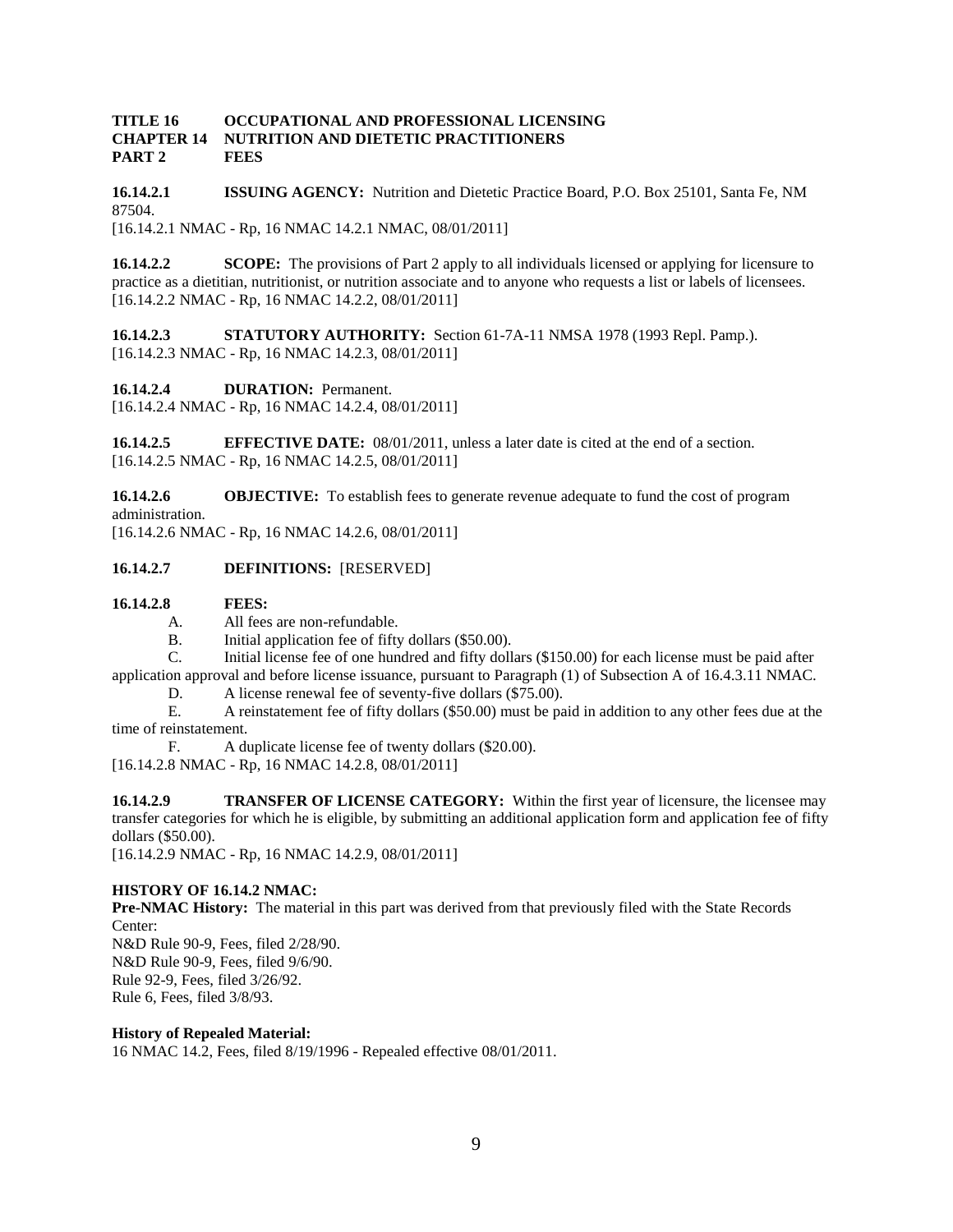#### **TITLE 16 OCCUPATIONAL AND PROFESSIONAL LICENSING CHAPTER 14 NUTRITION AND DIETETIC PRACTITIONERS PART 3 REQUIREMENTS FOR LICENSURE**

**16.14.3.1 ISSUING AGENCY:** Nutrition and Dietetic Practice Board, P.O. Box 25101, Santa Fe, NM 87504, (505) 827-7169. [8/31/96; 16.14.3.1 NMAC - Rn, 16 NMAC 14.3.1, 11/22/2005]

**16.14.3.2 SCOPE:** The provisions of Part 3 apply to all individuals applying for licensure to practice as a dietitian, nutritionist, or nutrition associate in New Mexico. [8/31/96; 16.14.3.2 NMAC - Rn, 16 NMAC 14.3.2, 11/22/2005]

**16.14.3.3 STATUTORY AUTHORITY:** Sections 61-7A-6 through 61-7A-7 NMSA 1978 (Laws of 1996 and 1993 Repl. Pamp.).

[8/31/96; 16.14.3.3 NMAC - Rn, 16 NMAC 14.3.3, 11/22/2005]

**16.14.3.4 DURATION:** Permanent.

[8/31/96; 16.14.3.4 NMAC - Rn, 16 NMAC 14.3.4, 11/22/2005]

**16.14.3.5 EFFECTIVE DATE:** 8-31-96

[8/31/96; 16.14.3.5 NMAC - Rn, 16 NMAC 14.3.5, 11/22/2005]

**16.14.3.6 OBJECTIVE:** To establish the requirements for licensure, as well as the required documentation and licensing process for all applicants.

[8/31/96; 16.14.3.6 NMAC - Rn, 16 NMAC 14.3.6, 11/22/2005]

#### **16.14.3.7 DEFINITIONS:** RESERVED

[8/31/96; 16.14.3.7 NMAC - Rn, 16 NMAC 14.3.7, 11/22/2005; A, 08/01/2011]

#### **16.14.3.8 REQUIREMENTS FOR DIETITIAN LICENSE:**

A. Prerequisites:

(1) valid current registration with CDR which includes successful completion of the CDR

examination and gives the applicant the right to use the term "registered dietitian" or "RD" or

 (2) license in another state which has standards for licensure not less stringent than those in New Mexico.

B. Documentation: Each applicant for a license to practice as a dietitian must submit the required fees and following documentation:

- (1) a completed and signed application;
- (2) a copy of CDR card; and

 (3) applicants who are currently, or have previously been, licensed in another state(s) must provide a copy of each license and a verification of license status directly to the board from the state(s) where licensed. [3/30/90...8/31/96; 16.14.3.8 NMAC - Rn, 16 NMAC 14.3.8, 11/22/2005; A, 08/01/2011]

#### **16.14.3.9 REQUIREMENTS FOR NUTRITIONIST LICENSE:**

A. Education requirements: Each applicant for a license as a nutritionist must have one of the following:

 (1) master's degree or doctorate in human nutrition, nutrition education, foods and nutrition, or public health nutrition from a college or university accredited by a member of the council on post-secondary accreditation; or

 (2) valid current evidence of membership in one of the following organizations: American clinical board of nutrition or American society for nutrition.

B. Additional requirements:

 (1) pass an examination related to entry level nutrition practice and nutrition care services which has been approved by the board; or

 (2) be licensed in another state which has standards for licensure not less stringent than those in New Mexico.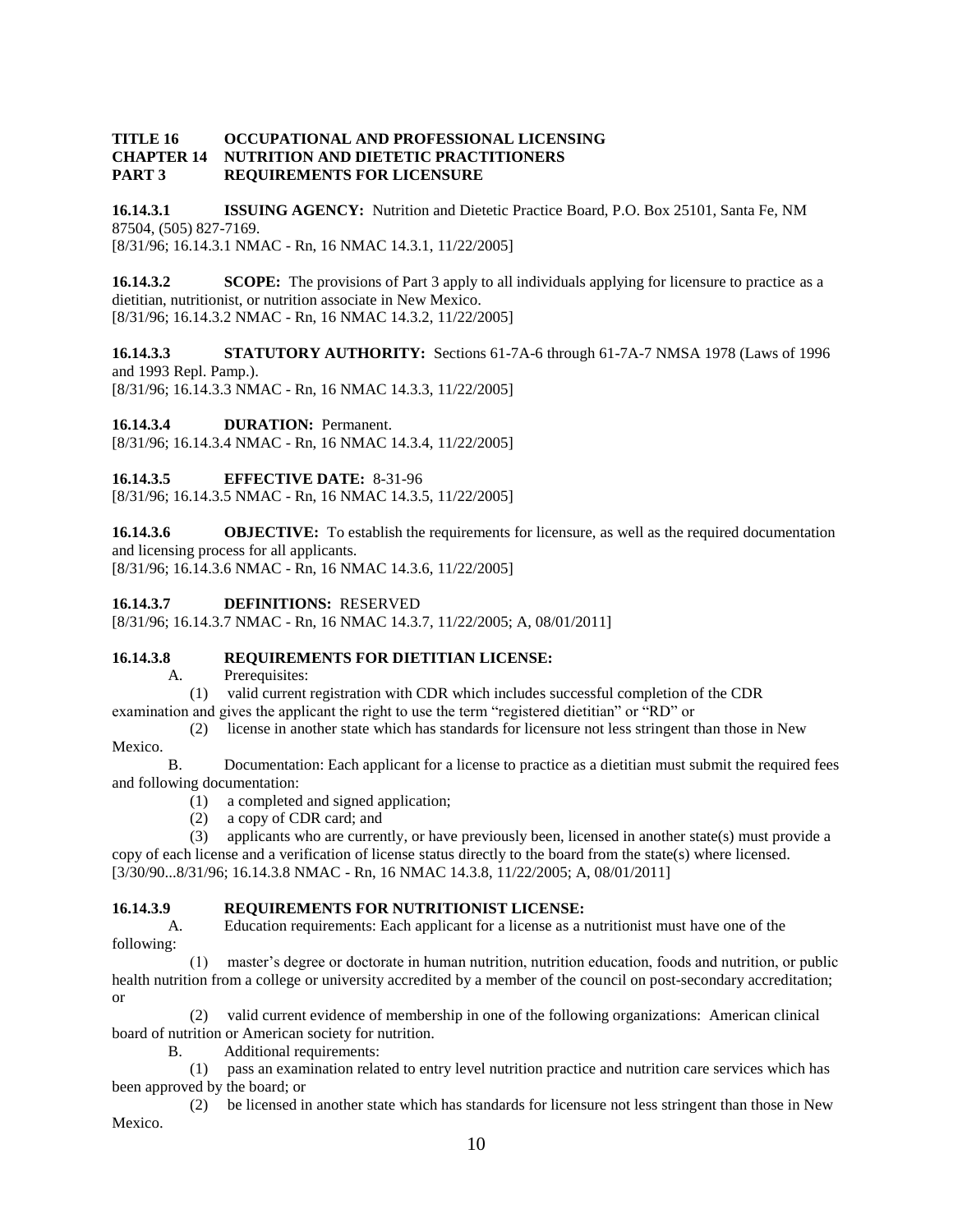C. Documentation: Each applicant for license to practice as a nutritionist must submit the required fees and following documentation:

(1) completed and signed application;

 (2) official transcript verifying degree required in Paragraph (1) of Subsection A of 16.14.3.9 NMAC, mailed directly from the college or university; or

 (3) proof of membership in the organizations specified in Paragraph (2) of Subsection A of 16.14.3.9 NMAC;

 (4) applicants who are currently, or have previously been, licensed in another state(s) must provide a copy of each license and a verification of license status directly to the board from the state(s) where licensed. [3/30/90...8/31/96; 16.14.3.9 NMAC - Rn, 16 NMAC 14.3.9, 11/22/2005; A, 08/01/2011]

#### **16.14.3.10 REQUIREMENTS FOR NUTRITION ASSOCIATE LICENSE:**

A. Education requirements: Each applicant for a license as a nutrition associate must have:

 (1) a baccalaureate or higher degree from a college or university accredited by a member of the council on post-secondary accreditation; and

 (2) completion of the academic requirements that qualify the applicant for an internship or equivalent program as approved by the commission on dietetic registration; and

B. Additional requirements:

 (1) pass an examination related to entry level nutrition practice and nutrition care services which has been approved by the board; or

 (2) be licensed in another state which has standards for licensure not less stringent than those in New Mexico.

C. Documentation: Each applicant for a license to practice as a nutrition associate must submit the required fees and following documentation:

(1) completed and signed application;

(2) official transcript verifying degree required in Paragraph (1) of Subsection A of 16.14.3.10

NMAC, mailed directly from the college or university; and

 (3) American dietetic association verification statement completed by a program director which verifies eligibility for an internship or equivalent program approved by CDR; and

 (4) applicants who are currently, or have previously been, licensed in another state(s) must provide a copy of each license and a verification of license status directly to the board from the state(s) where licensed; and

 (5) completed employment information form documenting supervision by a New Mexico licensed dietitian or nutritionist; documentation is required for subsequent changes in employment or supervision. [3/30/90...8/31/96; 16.14.3.10 NMAC - Rn, 16 NMAC 14.3.10, 11/22/2005; A, 08/01/2011]

#### **16.14.3.11 INITIAL LICENSES AND LICENSE PERIOD:**

A. The board shall issue an initial license to an applicant who meets the requirements of the Nutrition and Dietetics Practice Act and has paid the fees required under Part 2. If the applicant fails to pay all required fees within 30 days of notification of board approval, the application shall be deemed withdrawn. The applicant shall then be required to reapply and pay all fees required under Part 2.

B. All licenses will be valid for one year.

 (1) The issue date for all initial licenses will be the date payment is received following board approval of the request for licensure.

 (2) Each renewal license shall be valid for a period of one year beginning the day after the date of expiration of the license being renewed.

 (3) Licenses which lapse and are then reinstated will be valid for one year from the first day of the month following board approval of reinstatement.

 (4) New licenses which are issued as the result of a change of licensing category will be valid for one year from the date of issuance of the new license.

[4/7/93; 16.14.3.11 NMAC - Rn, 16 NMAC 14.3.11, 11/22/2005]

#### **16.14.3.12 PROVISIONS FOR EMERGENCY LICENSURE:**

A. Nutrition and dietetic practitioners currently licensed and in good standing, or otherwise meeting the requirements for New Mexico licensure in a state in which a federal disaster has been declared, may be licensed in New Mexico during the (4) four months following the declared disaster at no cost upon satisfying the following requirements: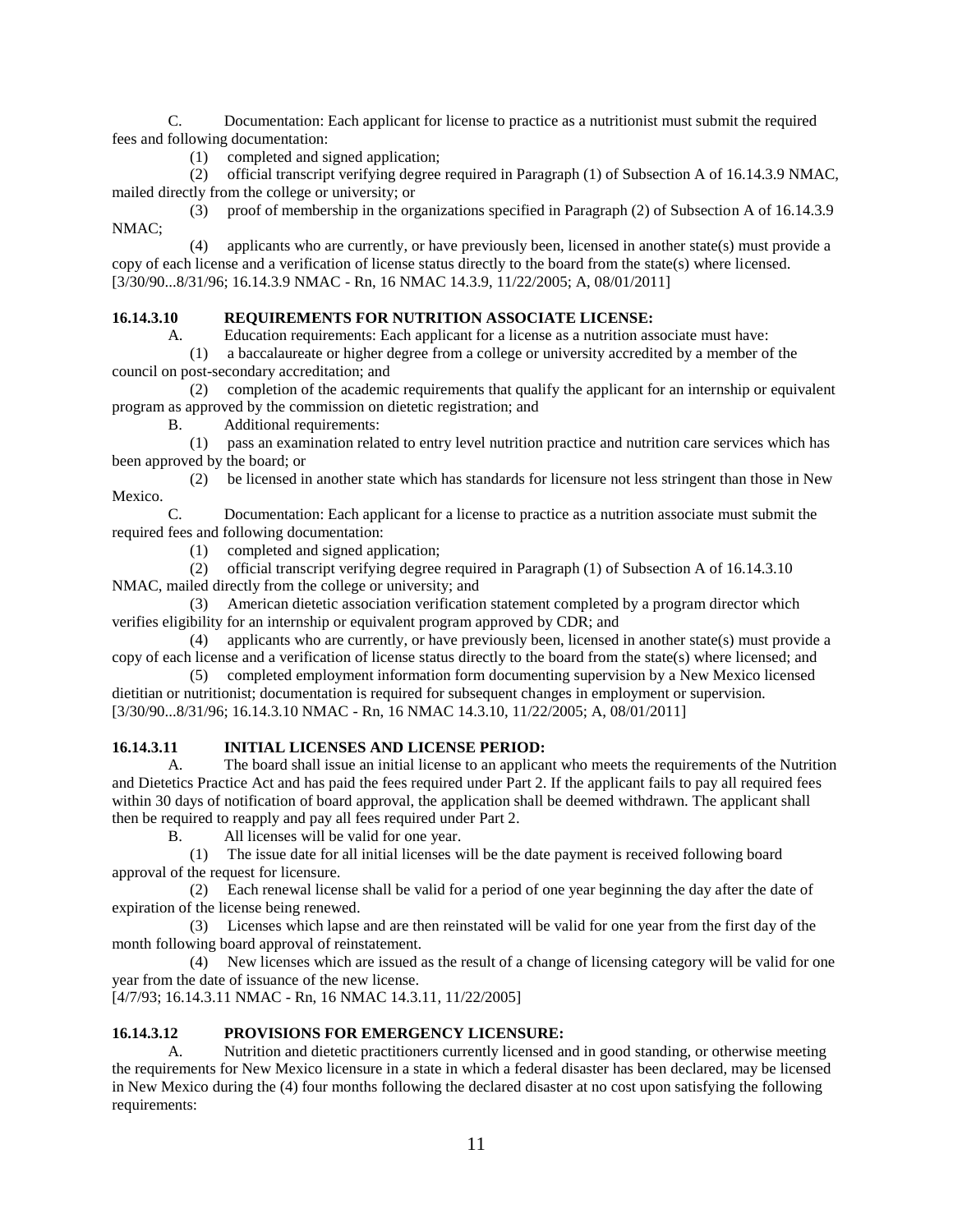(1) receipt by the nutrition and dietetic practitioners board of a completed application that has been signed and that is accompanied by proof of identity, which may include a copy of a drivers license, passport or other photo identification issued by a governmental entity;

(2) other required verification may be obtained from the commission on dietetic registration;

 (3) nothing in this section shall constitute a waiver of qualifications of the requirements for licensure contained in 16.14.3.8, 16.14.3.9, 16.14.3.10 NMAC; and

- (4) sworn affidavit that the applicant was personally or professionally affected by the disaster.
- B. The board will waive fees.

C. The board may waive the specific forms required under 16.14.3.8, 16.14.3.9, 16.14.3.10 NMAC only if the applicant is unable to obtain documentation from the federal declared disaster area.

D. Emergency provisional license shall expire one (1) year from the date of issue of the emergency issued license. Application for a permanent license shall be made before the one-year expiration date of the emergency license, at which time, license fees will be required.

E. The board reserves the right to request additional documentation, including but not limited to, recommendation forms and work experience verification forms prior to approving the permanent license. [16.14.3.12 NMAC - N/E, 11/22/2005; A, 08/01/2011]

#### **16.14.3.13 TERMINATION OF EMERGENCY LICENSE**

A. The emergency license shall terminate upon the following circumstances:

(1) the issuance of an initial license under section l6.l4.3.11 NMAC; or

 (2) proof that the emergency license holder has engaged in fraud, deceit or misrepresentation in procuring or attempting to procure a license under this section.

B. Termination of an emergency license shall not preclude application for permanent licensure. [16.14.3.13 NMAC - N/E, 11/22/2005]

#### **HISTORY OF 16.14.3 NMAC:**

**Pre-NMAC History:** The material in this part was derived from that previously filed with the state records center: N&D Rule 90-2, Licensure Requirements, filed 2/28/90.

Rule 2, Licensure Requirements, filed 3/8/93.

#### **History of Repealed Material:** [RESERVED]

#### **Other History:**

Rule 2, Licensure Requirements (filed 3/8/93) was reformatted, renumbered, amended and replaced by 16 NMAC 14.3 NMAC, Requirements for Licensure, effective 8/31/96.

16 NMAC 14.3 NMAC, Requirements for Licensure (filed 8/19/96) reformatted, renumbered, amended and replaced by 16.14.3 NMAC, Requirements for Licensure, effective 11/22/2005.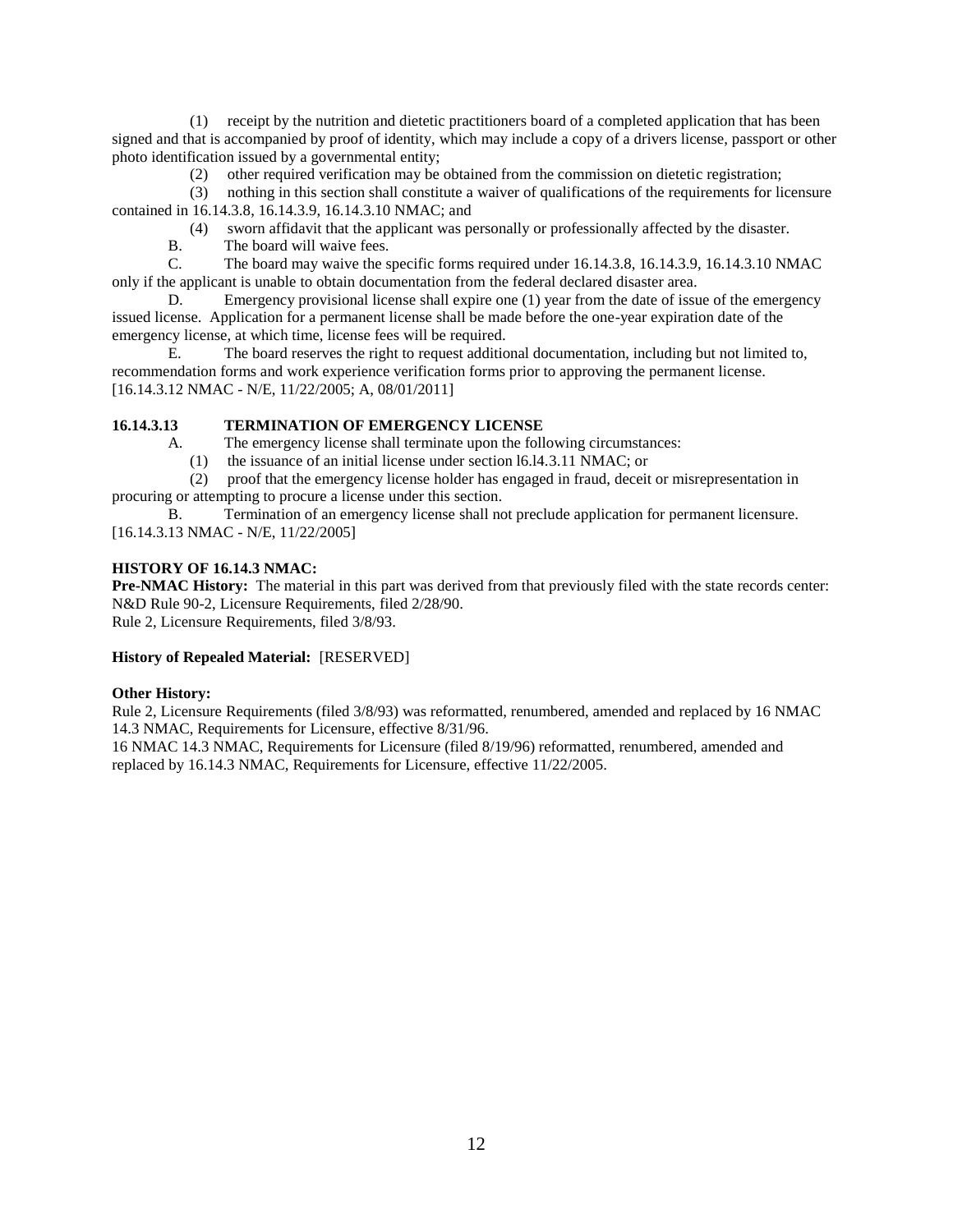#### **TITLE 16 OCCUPATIONAL AND PROFESSIONAL LICENSING CHAPTER 14 NUTRITION AND DIETETIC PRACTITIONERS PART 4 PROVISIONAL PERMITS**

**16.14.4.1 ISSUING AGENCY:** Nutrition and Dietetic Practice Board, P.O. Box 25101, Santa Fe, New Mexico 87504. [16.14.4.1 NMAC - Rp, 16 NMAC 14.4.1 NMAC, 08/01/2011]

**16.14.4.2 SCOPE:** All individuals applying for licensure to practice as a dietitian or nutritionist in New Mexico. [16.14.4.2 NMAC - Rp, 16 NMAC 14.4.2, 08/01/2011]

**16.14.4.3 STATUTORY AUTHORITY:** Section 61-7A-9 NMSA 1978 (1993 Repl. Pamp.). [16.14.4.3 NMAC - Rp, 16 NMAC 14.4.3, 08/01/2011]

**16.14.4.4 DURATION:** Permanent. [16.14.4.4 NMAC - Rp, 16 NMAC 14.4.4, 08/01/2011]

**16.14.4.5 EFFECTIVE DATE:** 08/01/2011, unless a later date is cited at the end of a section. [16.14.4.5 NMAC - Rp, 16 NMAC 14.4.5, 08/01/2011]

**16.14.4.6 OBJECTIVE:** To establish procedures to issue provisional permits to applicants who have met all relevant education and experience requirements and who are waiting to take the required examination, or applicants who have met all the requirements but are waiting for board approval of the application. [16.14.4.6 NMAC - Rp, 16 NMAC 14.4.6, 08/01/2011]

**16.14.4.7 DEFINITIONS:** "Provisional permit" means a permit which allows the applicant to work as a dietitian or nutritionist while waiting for board approval of the application or for the applicant to take the examination required for licensure.

[16.14.4.7 NMAC - Rp, 16 NMAC 14.4.7, 08/01/2011]

**16.14.4.8 PROCEDURE FOR ISSUANCE:** A provisional permit to practice as a dietitian or nutritionist may be issued by the board administrator upon receipt of a completed application. A provisional permit may not be issued until the application is complete, except for required examinations, and the initial application fee has been paid.

[16.14.4.8 NMAC - Rp, 16 NMAC 14.4.8, 08/01/2011]

**16.14.4.9 DIETITIANS:** The application must include proof of completion of the education and experience required for registration as a dietitian with CDR. [16.14.4.9 NMAC - Rp, 16 NMAC 14.4.9, 08/01/2011]

**16.14.4.10 NUTRITIONISTS:** The application must include proof of completion of the education or membership requirements for licensure in Paragraph (1) of Subsection A of 16.14.3.10 NMAC. [16.14.4.10 NMAC - Rp, 16 NMAC 14.4.10, 08/01/2011]

**16.14.4.11 PERMIT PERIOD:** The provisional permit may be issued for a period not to exceed six months. This period will allow the applicant to take the exam, be notified of the results and the board to act on the request for licensure.

A. If the permit holder passed the exam and is approved for licensure, payment of the initial license fee must be received before the expiration of the permit.

B. If the permit holder fails the third exam taken, the provisional permit is null and void effective the date results are obtained, unless an exception is recognized by CDR.

C. Applications will be maintained for one year following the date of receipt by the board office. [16.14.4.11 NMAC - Rp, 16 NMAC 14.4.11, 08/01/2011]

**16.14.4.12 RE-ISSUANCE OF PERMITS:** Individuals who do not pass the CDR examination after three attempts may not be issued an additional provisional permit. Individuals who are unable to take or complete the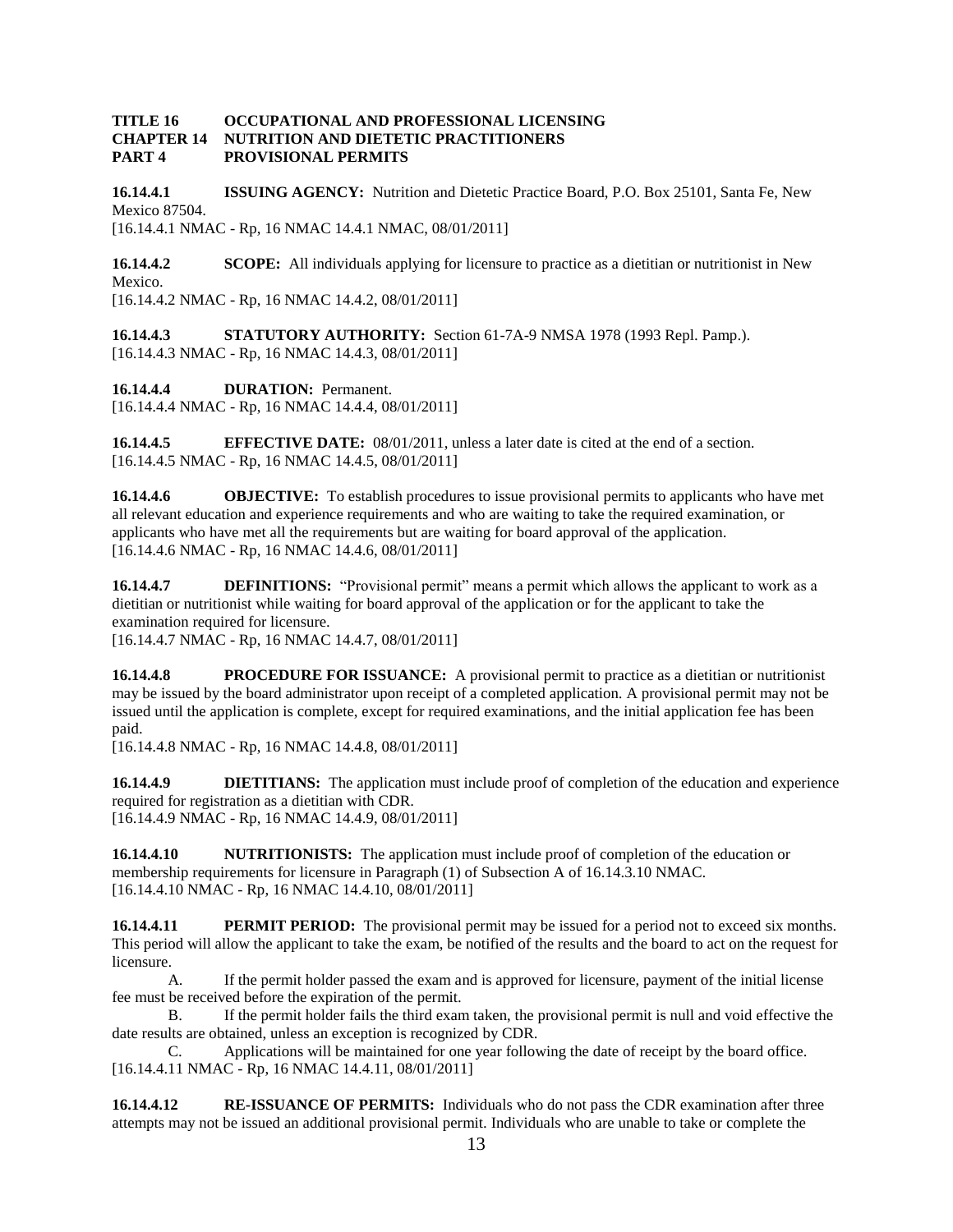examination and have been excused by the board in accordance with 16.14.5.12 NMAC will be issued one additional provisional permit. [16.14.4.12 NMAC - Rp, 16 NMAC 14.4.12, 08/01/2011]

#### **HISTORY OF 16.14.4 NMAC:**

**Pre-NMAC History:** The material in this part was derived from that previously filed with the State Records Center:

N&D Rule 90-6, Provisional Permit, filed 2/28/90. Rule 92-6, Provisional Permit, filed 3/26/92. Rule 4, Provisional Permit, filed 3/8/93.

#### **History of Repealed Material:**

16 NMAC 14.4, Provisional Permits, filed 8/19/1996 - Repealed effective 08/01/2011.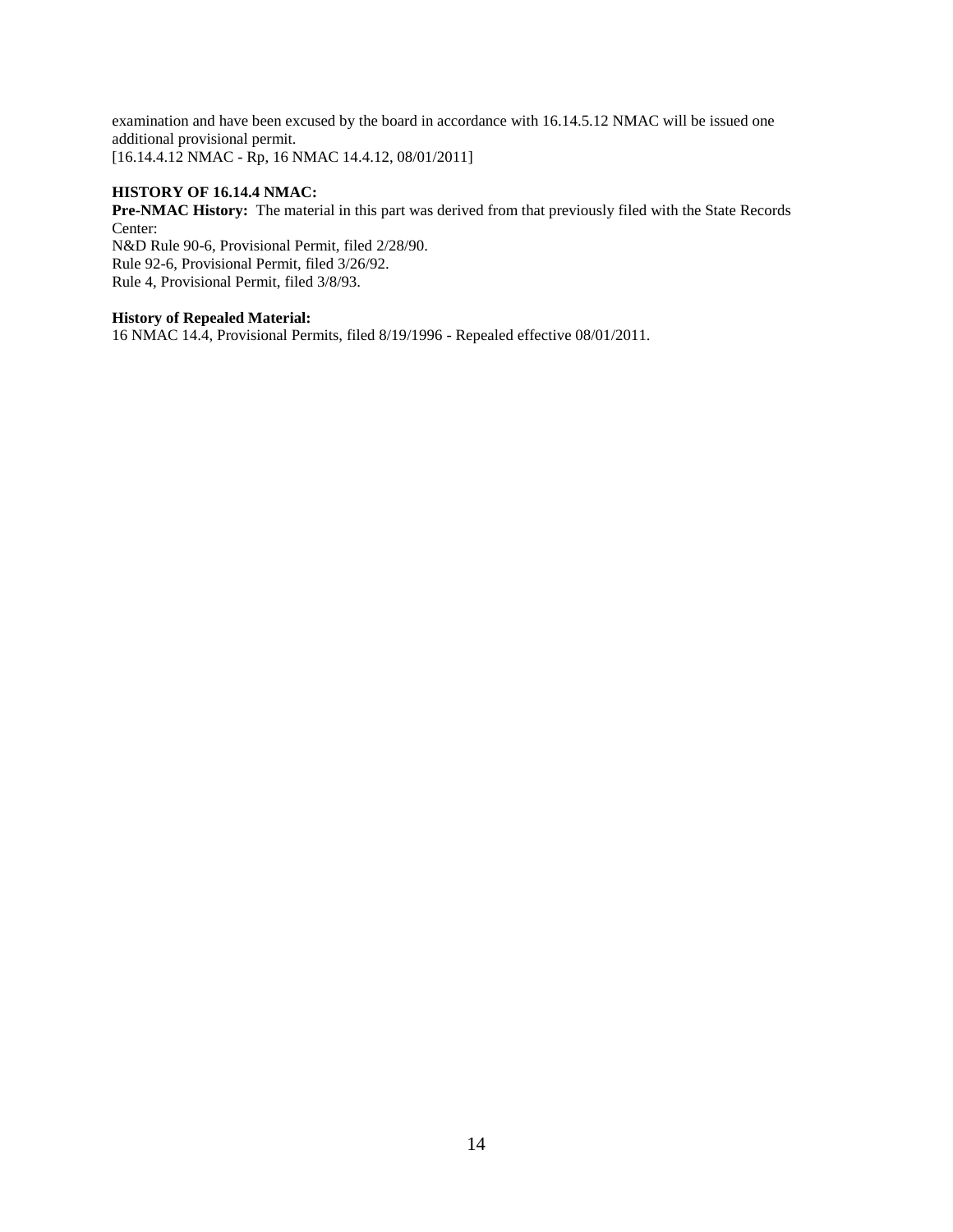#### **TITLE 16 OCCUPATIONAL AND PROFESSIONAL LICENSING CHAPTER 14 NUTRITION AND DIETETIC PRACTITIONERS PART 5 EXAMINATIONS**

**16.14.5.1 ISSUING AGENCY:** Nutrition and Dietetic Practice Board, P.O. Box 25101, Santa Fe, New Mexico 87504. [16.14.5.1 NMAC - Rp, 16 NMAC 14.5.1 NMAC, 08/01/2011]

**16.14.5.2 SCOPE:** All individuals applying for licensure to practice as a dietitian, nutritionist or nutrition associate in New Mexico.

[16.14.5.2 NMAC - Rp, 16 NMAC 14.5.2, 08/01/2011]

**16.14.5.3 STATUTORY AUTHORITY:** Sections 61-7A-1 through 61-7A-15 NMSA 1978 (Laws of 1996).

[16.14.5.3 NMAC - Rp, 16 NMAC 14.5.3, 08/01/2011]

**16.14.5.4 DURATION:** Permanent.

[16.14.5.4 NMAC - Rp, 16 NMAC 14.5.4, 08/01/2011]

**16.14.5.5 EFFECTIVE DATE:** 08/01/2011, unless a later date is cited at the end of a section. [16.14.5.5 NMAC - Rp, 16 NMAC 14.5.5, 08/01/2011]

**16.14.5.6 OBJECTIVE:** To establish the regulations regarding examination policies and procedures for licensure. The categories of licensed nutritionist and licensed dietitian share a basic scope of practice and therefore will be tested on the same material.

[16.14.5.6 NMAC - Rp, 16 NMAC 14.5.6, 08/01/2011]

#### **16.14.5.7 DEFINITIONS:** [RESERVED]

[16.14.5.7 NMAC - Rp, 16 NMAC 14.5.7, 08/01/2011]

#### **16.14.5.8 REQUIRED EXAMINATION:**

A. For dietitians, the entry-level examination for registration as a dietitian developed and administered by CDR is required for licensure in New Mexico.

B. For nutritionists, the entry-level examination for registration as a dietitian developed and administered by CDR is required for licensure in New Mexico.

C. For nutrition associates, the examination for registration as a dietetic technician developed and administered by CDR is required for licensure in New Mexico.

[16.14.5.8 NMAC - Rp, 16 NMAC 14.5.8, 08/01/2011]

**16.14.5.9 TEST ADMINISTRATION:** Examinations are offered by CDR in a computerized format on dates and locations determined by the applicant. Individuals applying for licensure as a nutritionist or nutrition associate must make application through the board to be eligible to take the CDR exam. Dietitians who require a provisional permit to practice in New Mexico prior to passing the CDR exam must apply for the exam through the board. The names of applicants who are deemed eligible by the board to take the examination will be forwarded to CDR and their testing agency, ACT. The application to take the examination will then be sent directly to the applicant. Payment for the examination is sent directly to ACT in accordance with the procedures outlined in the candidate handbook.

[16.14.5.9 NMAC - Rp, 16 NMAC 14.5.9, 08/01/2011]

**16.14.5.10 PASSING SCORE:** The passing score will be established by CDR based on the cut-score for the examination. A certified copy of the exam results submitted by the applicant will be accepted as proof of a passing score.

[16.14.5.10 NMAC - Rp, 16 NMAC 14.5.10, 08/01/2011]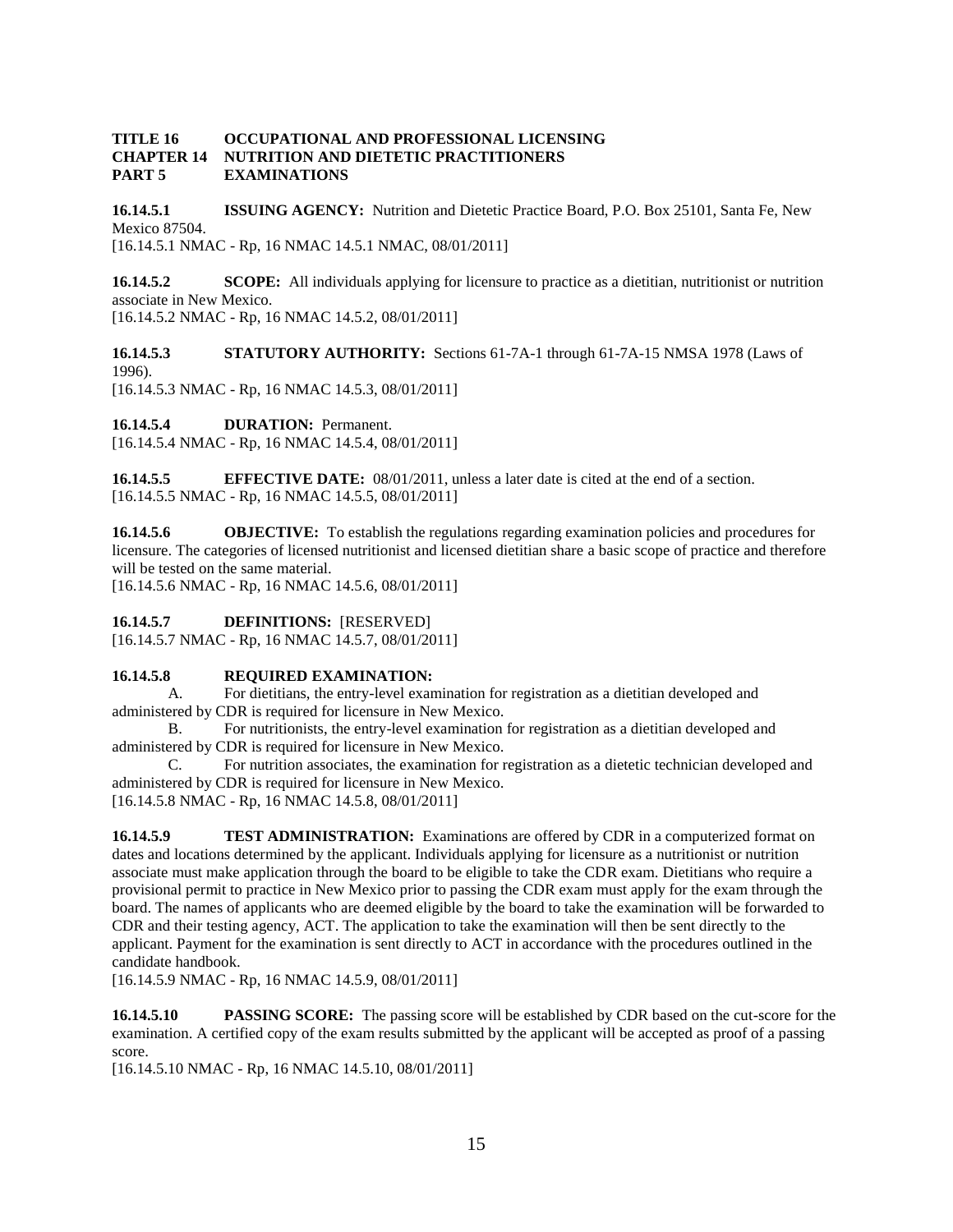**16.14.5.11 RE-EXAMINATION POLICY:** Individuals who do not obtain a passing score on the examination may re-take the exam within the guidelines provided by CDR. However, applicants may not practice in New Mexico as a dietitian, nutritionist, or nutrition associate if they have failed the exam more than three times. [16.14.5.11 NMAC - Rp, 16 NMAC 14.5.11, 08/01/2011]

**16.14.5.12 MISSED EXAMINATION:** The board may excuse candidates who for circumstances beyond their control are unable to take or complete the exam within the provisional permit period. [16.14.5.12 NMAC - Rp, 16 NMAC 14.5.12, 08/01/2011]

#### **HISTORY OF 16.14.5 NMAC:**

#### **History of Repealed Material:**

16 NMAC 14.5, Examinations, filed 8/19/1996 - Repealed effective 08/01/2011.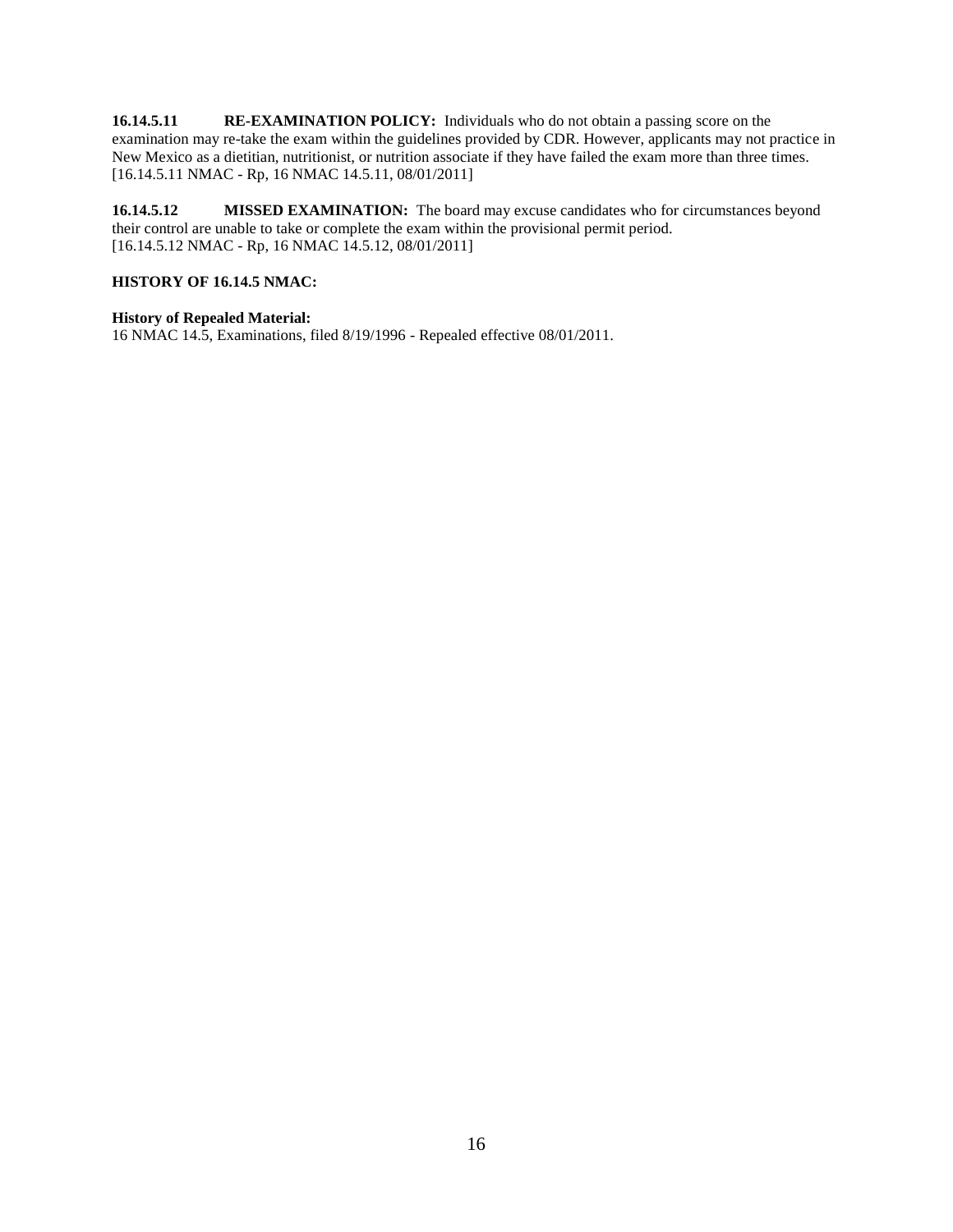#### **TITLE 16 OCCUPATIONAL AND PROFESSIONAL LICENSING CHAPTER 14 NUTRITION AND DIETETIC PRACTITIONERS PART 6 LICENSE RENEWAL**

**16.14.6.1 ISSUING AGENCY:** Nutrition and Dietetic Practice Board, P.O. Box 25101, Santa Fe, New Mexico 87504. [16.14.6.1 NMAC - Rp, 16 NMAC 14.6.1 NMAC, 08/01/2011]

**16.14.6.2 SCOPE:** All individuals licensed to practice as a dietitian, nutritionist or nutrition associate in the state of New Mexico. [16.14.6.2 NMAC - Rp, 16 NMAC 14.6.2, 08/01/2011]

**16.14.6.3 STATUTORY AUTHORITY:** Section 61-7A-10 NMSA 1978 (1993 Repl. Pamp.). [16.14.6.3 NMAC - Rp, 16 NMAC 14.6.3, 08/01/2011]

**16.14.6.4 DURATION:** Permanent. [16.14.6.4 NMAC - Rp, 16 NMAC 14.6.4, 08/01/2011]

**16.14.6.5 EFFECTIVE DATE:** 08/01/2011, unless a later date is cited at the end of a section. [16.14.6.5 NMAC - Rp, 16 NMAC 14.6.5, 08/01/2011]

**16.14.6.6 OBJECTIVE:** To establish the policies, procedures and requirements for license renewal. [16.14.6.6 NMAC - Rp, 16 NMAC 14.6.6, 08/01/2011]

**16.14.6.7 DEFINITIONS:** [RESERVED]

**16.14.6.8 ANNUAL RENEWAL REQUIRED:** Every person licensed under the Nutrition and Dietetics Practice Act shall renew his license annually on or before the expiration date by submitting a renewal application, the renewal fee, proof of compliance with continuing education requirements and any other documentation required by the board.

[16.14.6.8 NMAC - Rp, 16 NMAC 14.6.8, 08/01/2011]

**16.14.6.9 RENEWAL DEADLINE:** Failure to submit a renewal application, renewal fee and proof of compliance with continuing education requirements within thirty (30) days of license expiration date shall result in a lapsed license. If the license is allowed to lapse the license holder shall no longer practice as a dietitian, nutritionist or nutrition associate until the license has been reinstated in accordance with 16.14.7 NMAC. [16.14.6.9 NMAC - Rp, 16 NMAC 14.6.9, 08/01/2011]

#### **16.14.6.10 CONTINUING EDUCATION REQUIREMENTS:**

A. Dietitians must verify current registration with CDR as set in CDR guidelines. These guidelines are available from CDR website.

B. Nutritionists and nutrition associates must provide proof of completion of at least fifteen (15) clock hours or verify current registration with CDR. Excess hours, up to a total of fifteen (15) hours, may be carried over to the next licensing period.

[16.14.6.10 NMAC - Rp, 16 NMAC 14.6.10, 08/01/2011]

#### **HISTORY OF 16.14.6 NMAC:**

**Pre-NMAC History:** The material in this part was derived from that previously filed with the State Records Center:

N&D Rule 90-7, License Renewal, filed 2/28/90.

N&D Rule 91-7, License Renewal, filed 3/18/91.

Rule 92-7, License Renewal, filed 3/26/92.

Rule 5, License Renewal Requirements, filed 3/8/93.

N&D Rule 90-8, Continuing Education Requirements, filed 2/28/90.

Rule 992-8, Continuing Education Requirements, filed 3/26/92.

**History of Repealed Material:**16 NMAC 14.6, License Renewal, filed 8/19/1996 - Repealed effective 08/01/2011.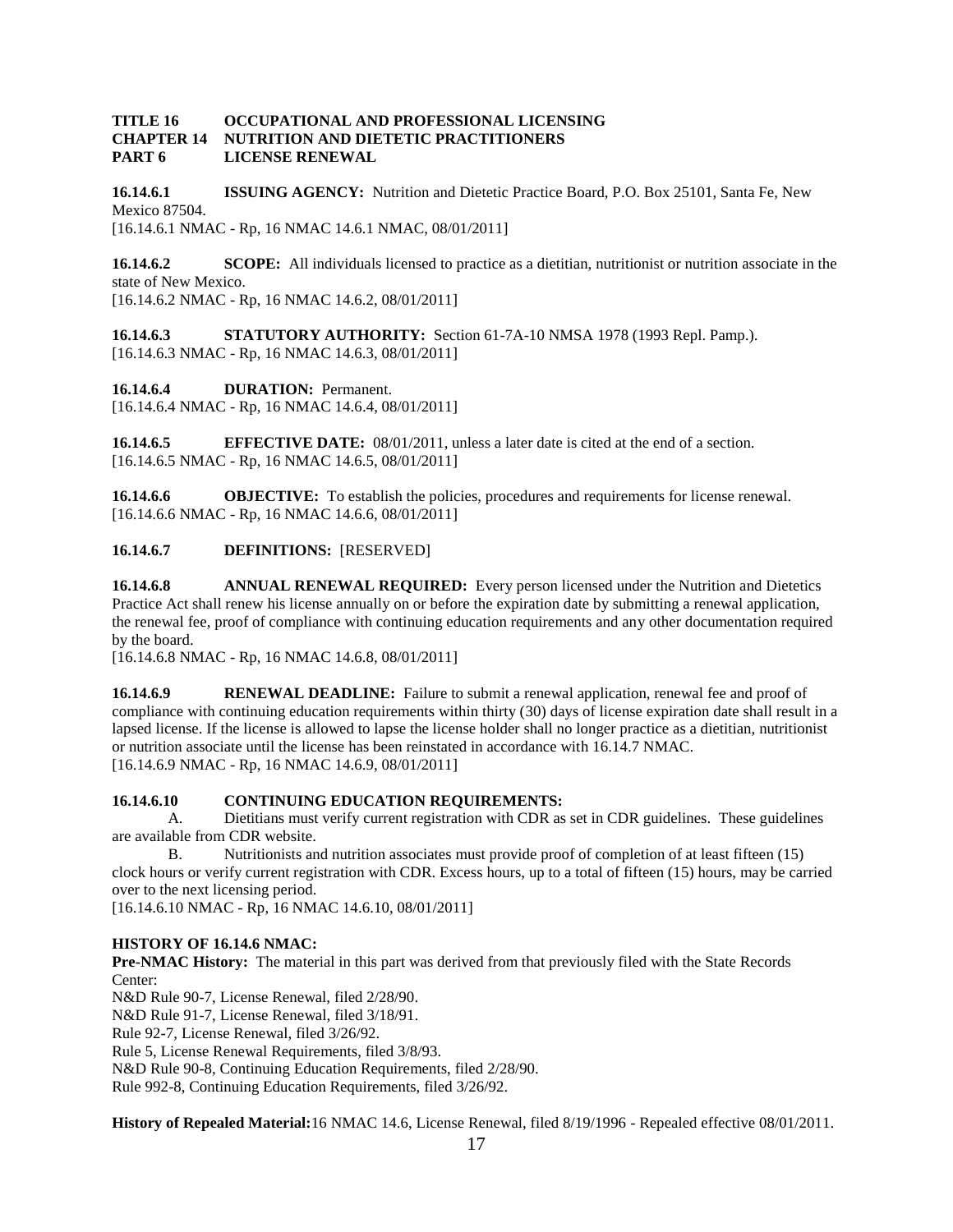#### **TITLE 16 OCCUPATIONAL AND PROFESSIONAL LICENSING CHAPTER 14 NUTRITION AND DIETETIC PRACTITIONERS PART 7 LICENSE REINSTATEMENT**

**16.14.7.1 ISSUING AGENCY:** Nutrition and Dietetic Practice Board, P.O. Box 25101, Santa Fe, New Mexico 87504. [16.14.7.1 NMAC - Rp, 16 NMAC 14.7.1 NMAC, 08/01/2011]

**16.14.7.2 SCOPE:** All individuals licensed to practice as a dietitian, nutritionist or nutrition associate in New Mexico. [16.14.7.2 NMAC - Rp, 16 NMAC 14.7.2, 08/01/2011]

**16.14.7.3 STATUTORY AUTHORITY:** Section 61-7A-10 NMSA 1978 (1993 Repl. Pamp.). [16.14.7.3 NMAC - Rp, 16 NMAC 14.7.3, 08/01/2011]

**16.14.7.4 DURATION:** Permanent. [16.14.7.4 NMAC - Rp, 16 NMAC 14.7.4, 08/01/2011]

**16.14.7.5 EFFECTIVE DATE:** 08/01/2011, unless a later date is cited at the end of a section. [16.14.7.5 NMAC - Rp, 16 NMAC 14.7.5, 08/01/2011]

**16.14.7.6 OBJECTIVE:** To establish policies and procedures for individuals who allow their license to lapse through non-renewal. [16.14.7.6 NMAC - Rp, 16 NMAC 14.7.6, 08/01/2011]

#### **16.14.7.7 DEFINITIONS:** [RESERVED]

**16.14.7.8 REINSTATEMENT OF A LAPSED LICENSE:** Any person who allows his license to lapse by failing to renew his license within thirty days of expiration may be reinstated by the board and issued a renewal license upon submission of a renewal application with proof satisfactory to the board of compliance with the continuing education and other requirements of 16.14.3 NMAC and payment of the annual renewal fee and the reinstatement fee. A license which has been allowed to lapse for more than three years must reapply as a new applicant, pay all initial licensing fees and meet all the requirements of 16.14.3 NMAC. [16.14.7.8 NMAC - Rp, 16 NMAC 14.7.8, 08/01/2011]

**16.14.7.9 REINSTATEMENT OF A REVOKED LICENSE:** A person whose license has been revoked by the board may apply for restoration of the license no earlier than one year after revocation. In addition to the required completed application and fees, the applicant may be required to provide additional documentation at the discretion of the board prior to issuing a license. Required documentation may include, but is not limited to, additional continuing education, re-examination, proof of rehabilitation, mandatory participation in a monitored treatment program or other type of alcohol or drug rehabilitation, or supervised practice. [16.14.7.9 NMAC - Rp, 16 NMAC 14.7.9, 08/01/2011]

#### **HISTORY OF 16.14.7 NMAC:**

**Pre-NMAC History:** The material in this part was derived from that previously filed with the State Records Center:

N&D Rule 90-10, Restoration of Revoked License, filed 2/28/90. N&D Rule 90-11, Reinstatement of Lapsed License, filed 2/28/90. Rule 7, Restoration and Reinstatement of License, filed 3/8/93.

#### **History of Repealed Material**:

16 NMAC 14.7, License Reinstatement, filed 8/19/1996 - Repealed effective 08/01/2011.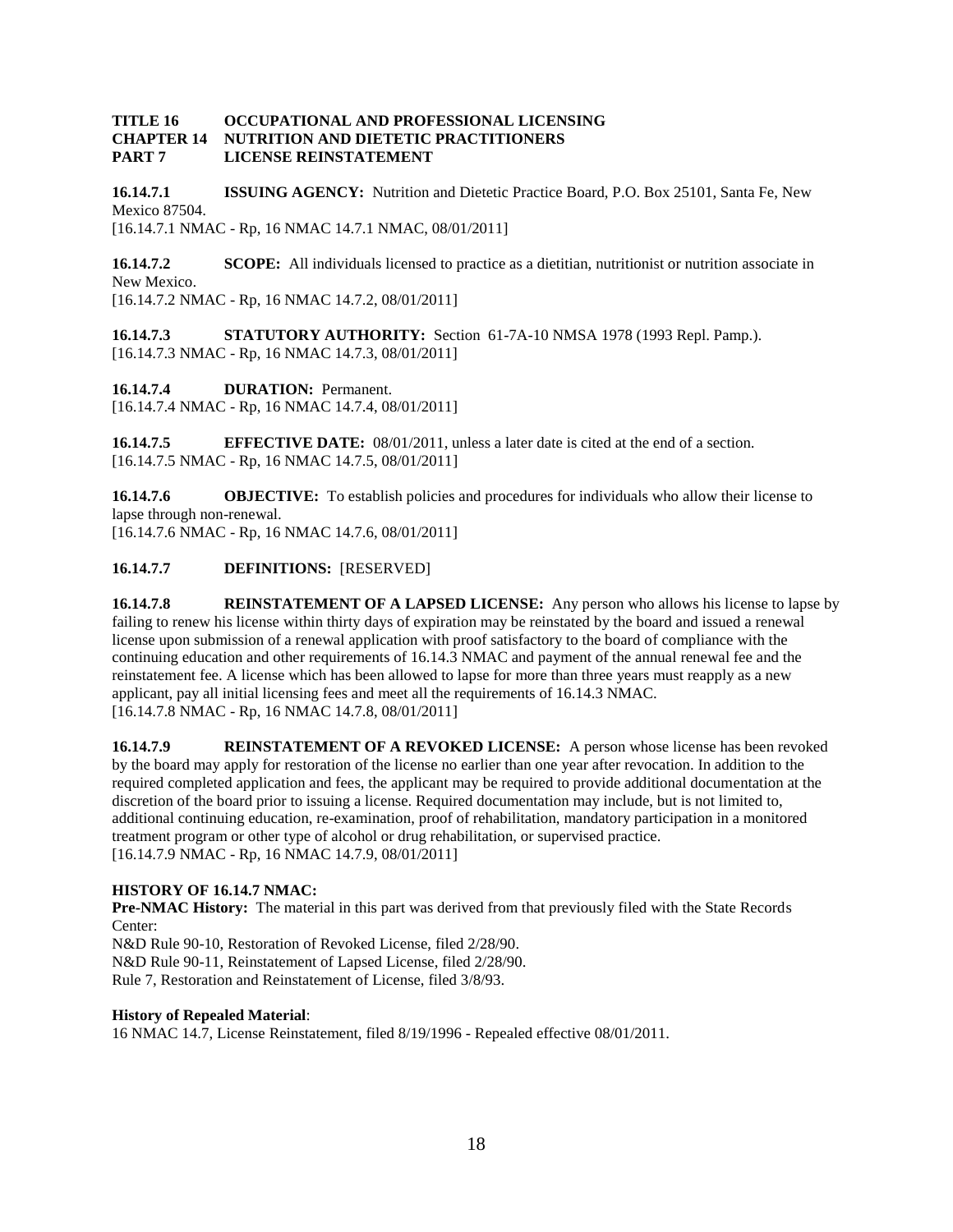#### **TITLE 16 OCCUPATIONAL AND PROFESSIONAL LICENSING CHAPTER 14 NUTRITION AND DIETETIC PRACTITIONERS PART 10 CODE OF ETHICS**

**16.14.10.1 ISSUING AGENCY:** Nutrition and Dietetic Practice Board, P.O. Box 25101, Santa Fe, New Mexico 87504. [16.14.10.1 NMAC - Rp, 16 NMAC 14.10.1 NMAC, 08/01/2011]

**16.14.10.2 SCOPE:** The provisions in Part 10 of Chapter 14 apply to any individual licensed to practice as a dietitian, nutritionist or nutrition associate in the state of New Mexico. [16.14.10.2 NMAC - Rp, 16 NMAC 14.10.2, 08/01/2011]

**16.14.10.3 STATUTORY AUTHORITY:** Nutrition and Dietetic Practice Act, Section 61-7A-6A(6) NMSA 1978 (1993 Repl. Pamp.).

[16.14.10.3 NMAC - Rp, 16 NMAC 14.10.3, 08/01/2011]

**16.14.10.4 DURATION:** Permanent.

[16.14.10.4 NMAC - Rp, 16 NMAC 14.10.4, 08/01/2011]

**16.14.10.5 EFFECTIVE DATE:** 08/01/2011, unless a later date is cited at the end of a section. [16.14.10.5 NMAC - Rp, 16 NMAC 14.10.5, 08/01/2011 ]

**16.14.10.6 OBJECTIVE:** To establish a standard of ethical and professional practice for licensed dietitians, nutritionists, and nutrition associates.

[16.14.10.6 NMAC - Rp, 16 NMAC 14.10.6, 08/01/2011]

#### **16.14.10.7 DEFINITIONS:** [RESERVED]

#### **16.14.10.8 STANDARDS OF PRACTICE:**

A. Non-discrimination: The licensee shall provide nutrition care service with objectivity and with respect for the unique needs and values of an individual.

 (1) The licensee shall avoid discrimination on the basis of factors that are irrelevant to the provision of nutrition care services, including, but not limited to race, ethnicity, sexual orientation, religion, gender, age, physical disabilities.

 (2) The licensee shall provide sufficient information to enable a client to make an informed decision. B. Credentials:

(1) The licensee shall accurately represent his or her professional qualifications and credentials.

 (2) The licensee shall permit use of that licensee's name for the purpose of certifying that nutrition care services have been rendered only if the licensee has provided or supervised those services.

C. Product promotion: The licensee shall promote or endorse products only in a manner that is true and not misleading.

D. Competence: The licensee shall assume responsibility and accountability for personal competence in practice.

- (1) The licensee shall generate, interpret, and use research to enhance nutrition and dietetic practice.
- (2) The licensee shall identify, monitor, analyze and justify the use of resources.

 (3) The licensee shall maintain knowledge and skills required for continued professional competence. The licensee shall engage in life-long self-development to improve knowledge and skills.

 (4) The licensee shall recognize the limits of that licensee's qualifications and seek counsel or make referrals as appropriate. The licensee shall utilize unique knowledge of nutrition, collaborate with other professionals, personnel and consumers, in integrating, interpreting and communicating nutrition care principles.

(5) The licensee shall adhere to acceptable standards for the licensee's area of practice.

 (6) When providing supervision of another, a licensee shall assume responsibility for the supervision in a manner which protects the public.

 (7) When a licensee approves a general program of weight control, the licensee assumes responsibility for the general program of weight control including the diet and the guidelines for instruction of customers.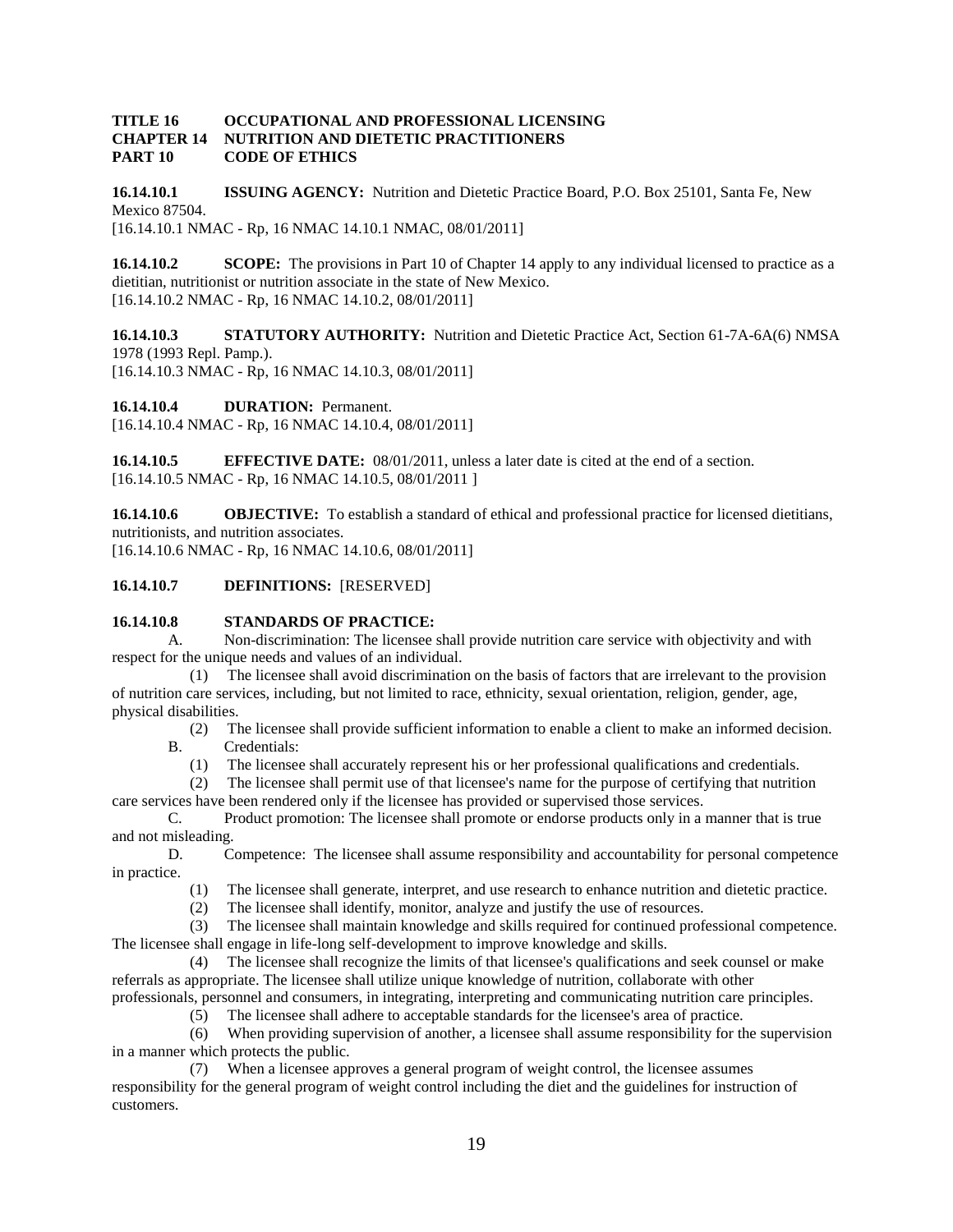- E. Compliance with law: The licensee shall comply with all laws and regulations concerning the profession.
	- F. Professional conduct:

 (1) The licensee shall present substantiated information and interpret controversial information without personal bias, recognizing that a legitimate difference of opinion may exist.

- (2) The licensee shall maintain the confidentiality of information consistent with legal obligations.
- (3) The licensee shall conduct all practices with honesty, integrity, and fairness.
- (4) The licensee shall inform the public and colleagues of services by use of factual information. The licensee shall not advertise in a misleading manner.

[16.14.10.8 NMAC - Rp, 16 NMAC 14.10.8, 08/01/2011]

#### **HISTORY OF 16.14.10 NMAC:**

**Pre-NMAC History:** The material in this part was derived from that previously filed with the State Records Center:

N&D Rule 90-15, Standards for Professional Responsibility and Practice (Code of Ethics), filed 2/28/90. Rule 9, Standard for Professional Responsibility and Practice (Code of Ethics), filed 3/8/93.

#### **History of Repealed Material:**

16 NMAC 14.10, Code of Ethics, filed 08/19/1996 - Repealed effective 08/01/2011.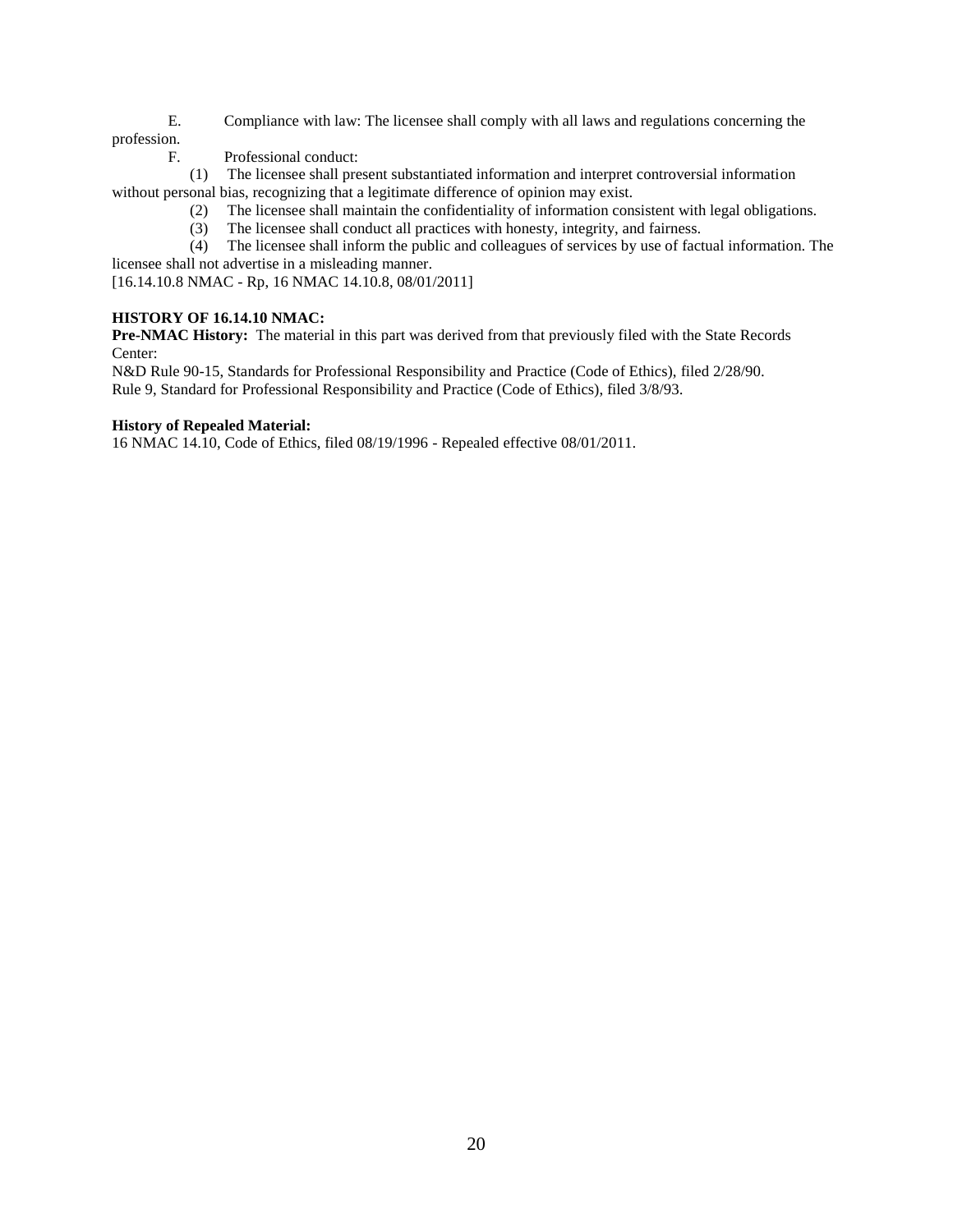#### **TITLE 16 OCCUPATIONAL AND PROFESSIONAL LICENSING CHAPTER 14 NUTRITION AND DIETETIC PRACTITIONERS PART 11 DISCIPLINARY PROCEEDINGS**

**16.14.11.1 ISSUING AGENCY:** Nutrition and Dietetic Practice Board, P.O. Box 25101, Santa Fe, New Mexico. [16.14.11.1 NMAC - Rp, 16 NMAC 14.11.1 NMAC, 08/01/2011]

**16.14.11.2 SCOPE:** All individuals licensed or applying for licensure to practice as a dietitian, nutritionist or nutrition associate in the state of New Mexico, as well as members of the public who wish to submit a complaint to the board.

[16.14.11.2 NMAC - Rp, 16 NMAC 14.11.2, 08/01/2011]

**16.14.11.3 STATUTORY AUTHORITY:** Section 61-7A-12 NMSA 1978 (Laws of 1996 and 1993 Repl. Pamp.).

[16.14.11.3 NMAC - Rp, 16 NMAC 14.11.3, 08/01/2011]

**16.14.11.4 DURATION:** Permanent.

[16.14.11.4 NMAC - Rp, 16 NMAC 14.11.4, 08/01/2011]

**16.14.11.5 EFFECTIVE DATE:** 08/01/2011 unless a later date is cited at the end of a section. [16.14.11.5 NMAC - Rp, 16 NMAC 14.11.5, 08/01/2011]

**16.14.11.6 OBJECTIVE:** To establish procedures and guidelines for handling complaints consistent with the Uniform Licensing Act.

[16.14.11.6 NMAC - Rp, 16 NMAC 14.11.6, 08/01/2011]

**16.14.11.7 DEFINITIONS:** [RESERVED]

[16.14.11.7 NMAC - Rp, 16 NMAC 14.11.7, 08/01/2011]

#### **16.14.11.8 COMPLAINT PROCEDURE:**

A. Disciplinary proceedings may be instituted by the board upon the receipt of a sworn complaint of any person, including any member of the board.

B. After determining jurisdiction, the board shall cause an investigation to be made.

C. In accordance with the provisions of the Uniform Licensing Act, the board may refuse to issue, suspend, or revoke any license upon finding, after a hearing, that the licensee or applicant for licensure has violated the provisions set forth in the Nutrition and Dietetics Practice Act or board rules and regulations. [16.14.11.8 NMAC - Rp, 16 NMAC 14.11.8, 08/01/2011]

**16.14.11.9 DELEGATION OF AUTHORITY:** The authority of the New Mexico nutrition and dietetic practice board to refer any licensee/registrant or applicant for licensure/registration whose name appears on the certified list issued by the New Mexico department of human services, as provided in the Parental Responsibility Act, NMSA 1978, Sections 40-5A-1 to 40-5A-13, for administrative prosecution is delegated to the administrator of the board. This section shall not be construed to deprive the board of its authority and power to issue a notice of contemplated action for any apparent violation of the Parental Responsibility Act and to refer any such case for administrative prosecution.

[16.14.11.9 NMAC - N, 08/01/2011]

**16.14.11.10 SAVINGS CLAUSE:** Neither the action or inaction of the board on any complaint shall preclude the initiation of any private cause of action by the complainant. [16.14.11.10 NMAC - Rp, 16 NMAC 14.11.10, 08/01/2011]

#### **HISTORY OF 16.14.11 NMAC:**

**Pre-NMAC History:** The material in this part was derived from that previously filed with the State Records Center:

Rule 8, Disciplinary Proceedings, filed 3/8/93.**History of Repealed Material:**16 NMAC 14.11, Disciplinary Proceedings, filed 08/19/1996 - Repealed effective 08/01/2011.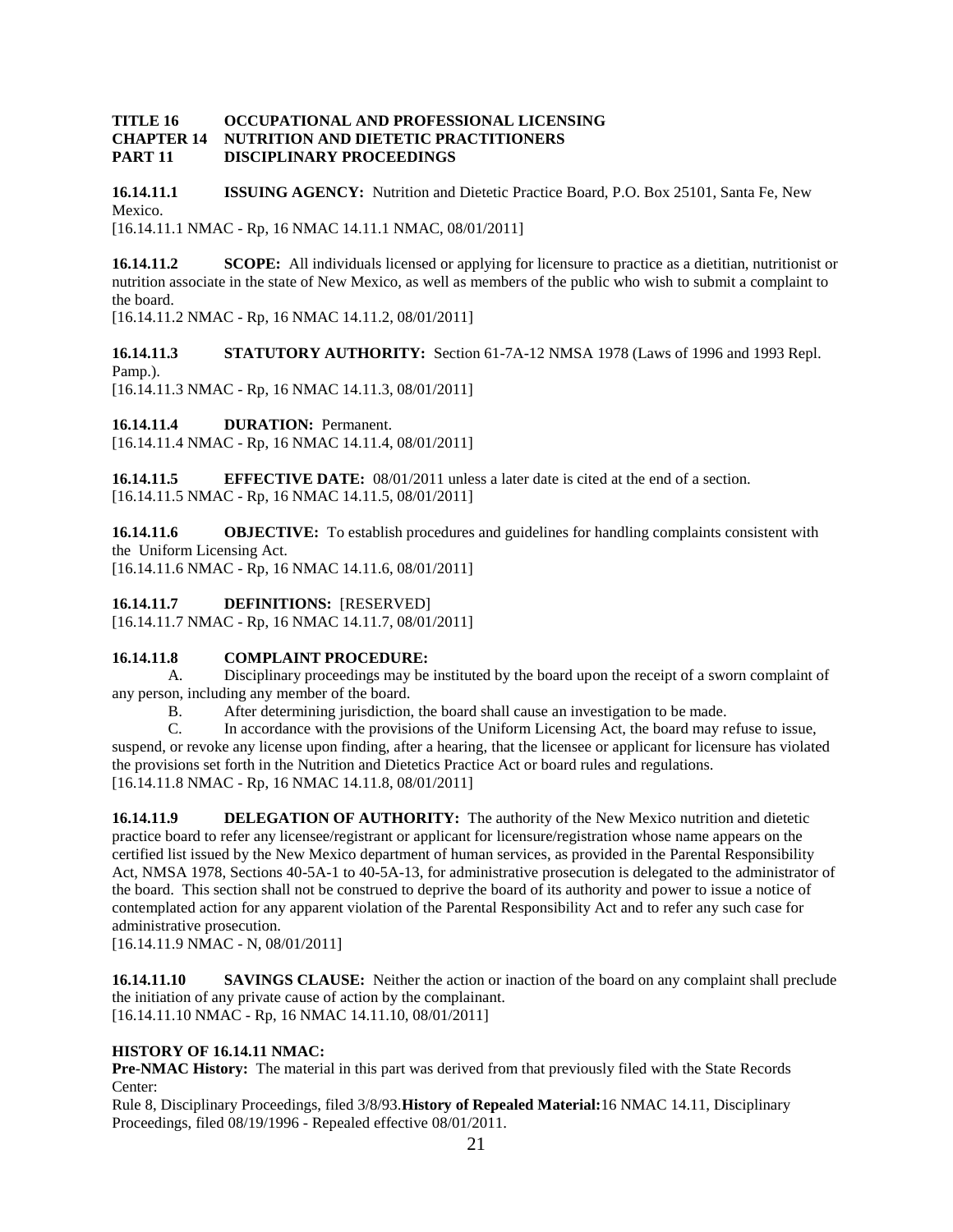#### **TITLE 16 OCCUPATIONAL AND PROFESSIONAL LICENSING CHAPTER 14 NUTRITION AND DIETETIC PRACTITIONERS PART 12 LICENSURE FOR MILITARY SERVICE MEMBERS, SPOUSES AND VETERANS**

**16.14.12.1 ISSUING AGENCY:** Nutrition and Dietetic Practice Board, P.O. Box 25101, Santa Fe, New Mexico. [16.14.12.1 NMAC - N, 03/31/2015]

**16.14.12.2 SCOPE:** This part sets forth application procedures to expedite licensure for military service members, spouses and veterans. [16.14.12.2 NMAC - N, 03/31/2015]

**16.14.12.3 STATUTORY AUTHORITY:** These rules are promulgated pursuant to Section 61-1-34 of the Uniform Licensing Act, NMSA 1978, Section 61-1-1 to -34 (1957, as amended through 2013) and the Nutrition and Dietetics Practice Act, NMSA 1978, Sections 61-7A-1 to -15. [16.14.12.3 NMAC - N, 03/31/2015]

**16.14.12.4 DURATION:** Permanent.

[16.14.12.4 NMAC - N, 03/31/2015]

**16.14.12.5 EFFECTIVE DATE:** March 31, 2015 unless a later date is cited at the end of a section. [16.14.12.5 NMAC - N, 03/31/2015]

**16.14.12.6 OBJECTIVE:** The purpose of this part is to expedite licensure for military service members, spouses and veterans pursuant to NMSA 1978, Section 61-1-34. [16.14.12.6 NMAC - N, 03/31/2015]

#### **16.14.12.7 DEFINITIONS:**

**A.** "Military service member" means a person who is serving in the armed forces of the United States or in an active reserve component of the armed forces of the United States, including the national guard.

**B.** "Recent veteran" means a person who has received an honorable discharge or separation from military service within the two (2) years immediately preceding the date the person applied for an occupational or professional license pursuant to this section.

**C.** "Spouse" means any partner of a "military service member" or "recent veteran" whose marriage to the "millitary service member" or "recent veteran" has been legally recognized by any state or country. [16.14.12.7 NMAC – N, 03/31/2015]

#### **16.14.12.8 APPLICATION REQUIREMENTS:**

- **A.** Applications for registration shall be completed on a form provided by the department.
- **B.** Completed application shall include:
	- **(1)** application fee; and

**(2)** satisfactory evidence that the applicant holds a license that is current and in good

standing, issued by another jurisdiction, including a branch of armed forces of the United States, that has met the minimal licensing requirements that are substantially equivalent to the licensing requirements for the occupational or professional license the applicant applies for pursuant to Chapter 61, Articles 7A NMSA 1978.

**C.** Electronic signatures will be acceptable for applications submitted pursuant to section 14-16-1 through section 14-16-19 NMSA 1978.

[16.14.12.8 NMAC - 03/31/2015]

**16.14.12.9 FEES:** An applicant seeking licensure under 16.14.12 NMAC shall refer to part 2 of Chapter 14 for applicable fees.

[16.14.12.9 NMAC - N, 03/31/2015]

#### **16.14.12.10 RENEWAL REQUIREMENTS:**

**A.** A license or certificate issued pursuant to this section shall not be renewed unless the license or certificate holder satisfies the requirements for the issuance and for the renewal of a license or certificate pursuant to Chapter 61, Articles 7A NMSA 1978.